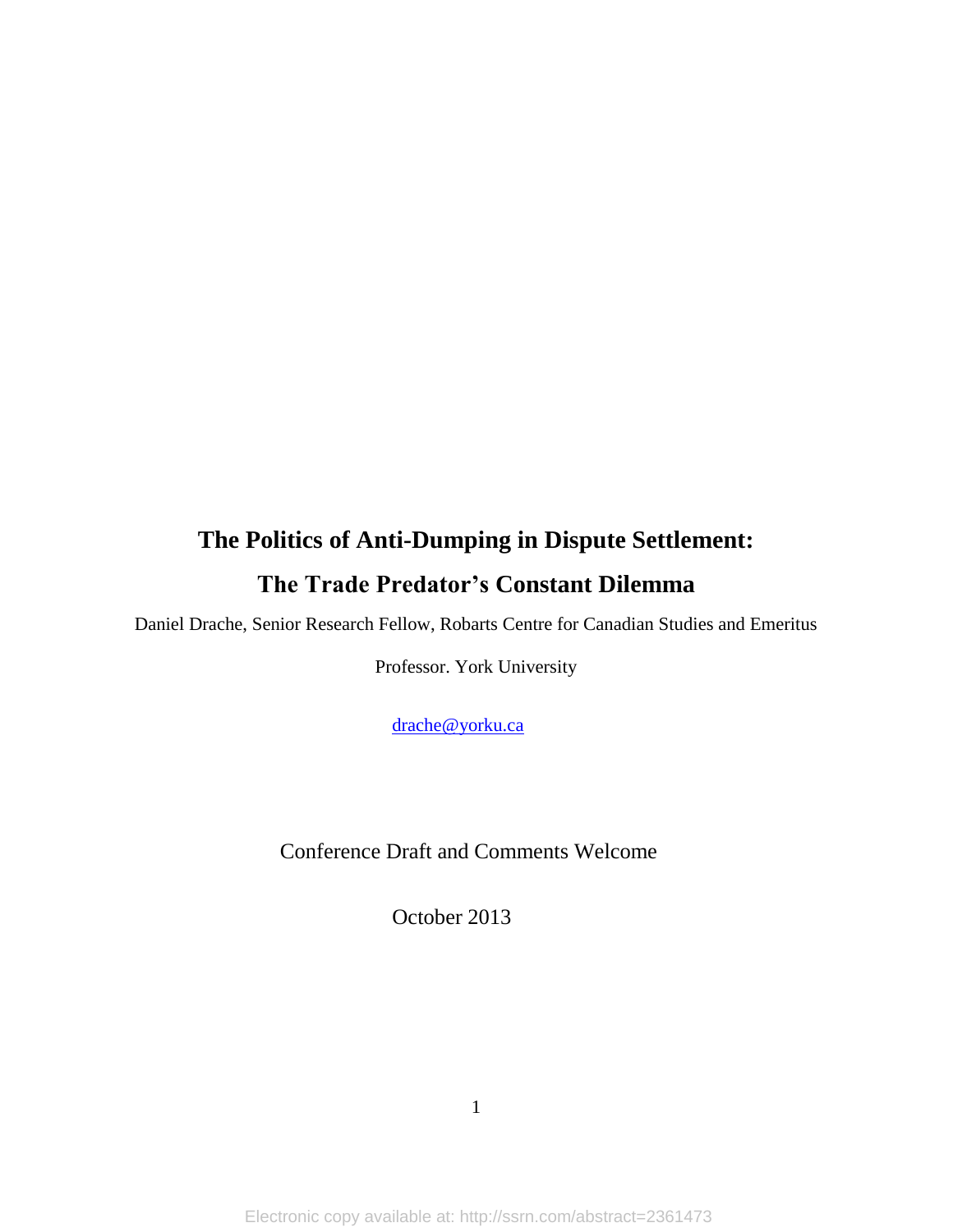# **Politics of Anti-Dumping in Dispute Settlement: The Trade Predator's**

# **Constant Dilemma**

Daniel Drache, Senior Research Fellow, Robarts Centre for Canadian Studies and Emeritus

Professor York University<sup>1</sup>

[drache@yorku.ca](mailto:drache@yorku.ca)

Abstract:

 $\overline{a}$ 

While countries continue to negotiate new mega free trade agreements in the EU and the US, they increasingly rely on anti-dumping laws to protect their industries from predatory pricing and the high costs of global structural change. Legally sanctioned protectionism has become a prominent feature of international trade at a time of intense globalization despite the expert advice of lawyers and economists to shut it down. Anti-dumping investigations before national tribunals have long been a right of governments to insulate their economies against highly volatile conditions in the international environment that distort the normal practices of a world trading system. The paper provides an empirical overview of anti-dumping measures from 1994- 2011, anti-dumping initiatives north v. south and south-south and the targeting of China's many export industries,

### *Anti-Dumping: A Prominent Feature of Trade Multilateralism*

This paper focuses on the empirics and strategy of anti-dumping investigations. It will

concentrate on the United States of America (US), India, China, and Canada and these countries'

increasing reliance on this controversial policy instrument as governments are faced with new

<sup>&</sup>lt;sup>1</sup> Many thanks to Robarts Centre for Canadian Studies visiting scholar Yin Jihuan who compiled and researched the data on anti-dumping investigations, for the first part of the project.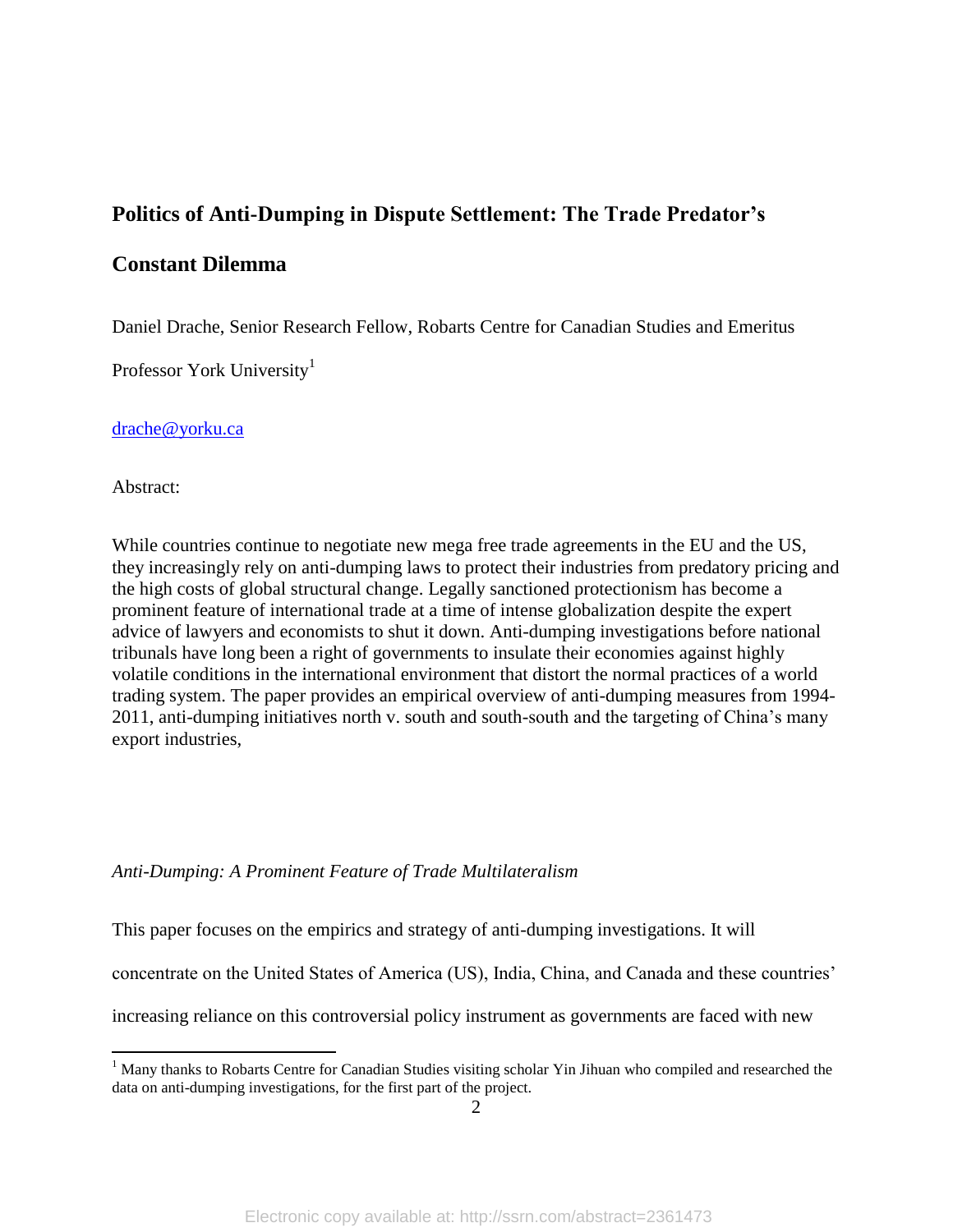competitive pressures. Anti-dumping investigation has long been a right of governments as a national measure against predatory pricing and highly volatile conditions in the international environment that distort the normal practices of a world trading system. While countries continue to negotiate new mega free trade agreements in the EU and the US, they increasingly rely on anti-dumping initiatives to protect their industries. It has become a prominent feature of international trade at a time of intense globalization despite the expert advice of lawyers and economists to shut it down.

This paper examines some critical empirical aspects of the anti-dumping wars 1994-2011: the explosion of anti-dumping suits globally, an overview of anti-dumping measures 1994-2011, anti-dumping initiatives north v. south countries and south-south anti-dumping measures and, finally, the targeting of China's many export industries.

The act of dumping is defined as selling goods at less than fair value. Anti-dumping is designed to be a frontline remedy against unfair trading practices. It is intended to stop the dumping of goods into another nation's market. It is not sufficiently recognized that this legal form of protectionism is defended by the World Trade Organization (WTO). Many countries such as Canada, the US and Australia have had anti-dumping statutes for more than a century and experts have stigmatized this policy instrument as a most undesirable phenomenon that penalizes consumers. In Tomer Broude's words, anti-dumping initiatives have "negative global welfare effects (2003)."

3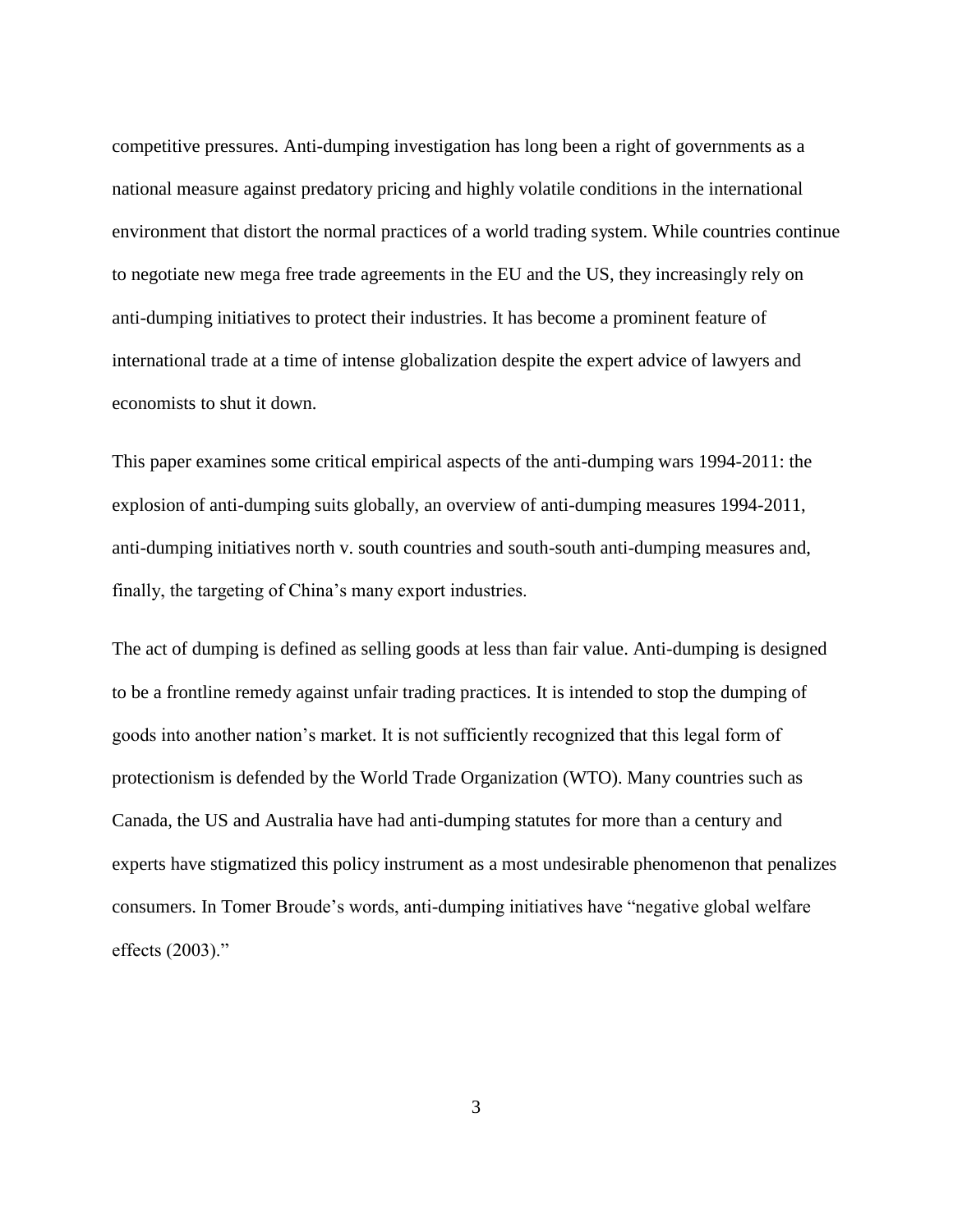# *Anti-Dumping's GATT Parentage*

The present anti-dumping code has its origins in Article VI of the General Agreement on Tariffs and Trades (GATT) 1947 and occupies a prominent place in settling disputes in economic matters. It gives countries facing trade injury the right to protect jobs and their industries as well as impose duties and tariffs on goods that have been dumped, sold below production cost in their country of origin. Jacob Viner, in his seminal volume on the subject, raised the question of whether it was "a problem in international trade" (1923). He thought it was a problem, but one that could be managed though legal codes and undertakings; anti-dumping duties are justified when there is evidence of "abnormal and temporary cheapness." Today, his advice is accepted by states across the world. The process to determine injury has to meet a complex administrative law standard. Member countries are required to comply with the WTO code and its substantive rules regarding determination, injury, causation and circumvention measures.

Many ambiguities remain in the WTO disciplines, relating to international price discrimination and the effect of international monopolies with hardball competitive strategies. These ambiguities have not diminished member states' appetite to use this powerful trade measure offensively and defensively as the need arises. Countries continue to grapple with the fallout from abnormal and temporary cheapness on their industries and higher than average job loss. In theory, anti-dumping laws have to balance foreign exporter interests against the welfare of the competing groups of domestic importers. However, the legal process may not achieve this balance in the eyes of the foreign competition. Governments are not indifferent to below-cost exports whose aim is to drive domestic firms out of business in order to reap monopoly rents. Mankiw and Swagel, in their 2005 hard hitting critique in *Foreign Affairs,* call it the third rail of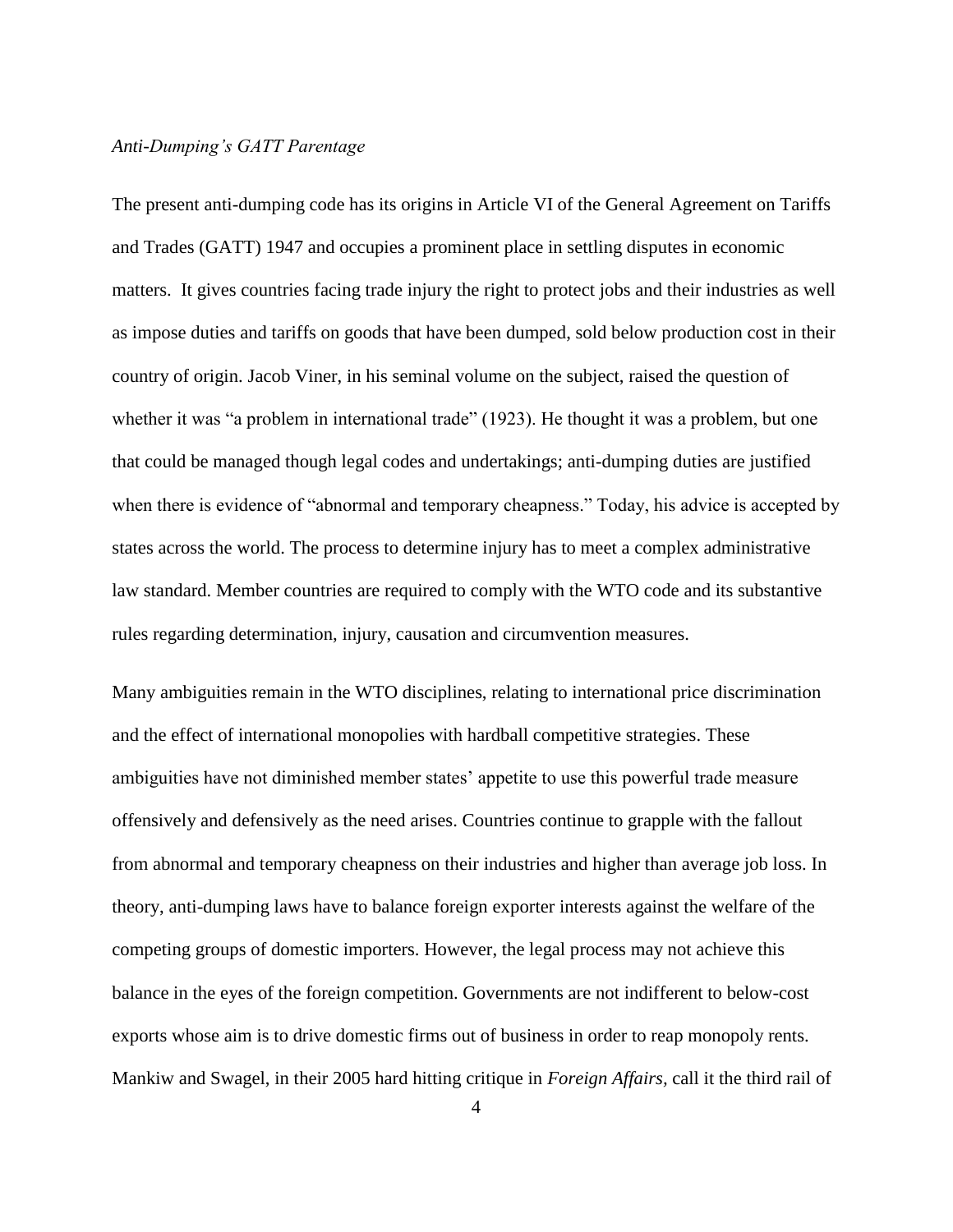trade policy because politicians do not dare to touch it out of fear of being punished by the electorate. Those who do are often rebuked at election time by angry consumers and voters. Ostensibly preserving jobs and firms against imports selling at below fair value is a needed counterweight to the market-distorting practices of trade liberalization such as price-spikes and currency devaluation.

Analytically, dumping charges raise difficult questions about the independence and transparency of the investigating tribunals, the size of the award, and the quality of jurisprudence and why the WTO's much stronger dispute resolution mechanism has not increased the disciplinary measures available against other countries. Instead, there has been a dramatic shift both in usage of antidumping and other measures more closely tied towards domestic social forces. Experts like Dani Rodrik see this as an unanticipated reaction against the domestic neoliberal policies and priorities that have framed the judicial culture of global governance institutions, often at the expense of jobs and employment. From another angle, Ian Bremmer castigates governments for their misuse of this policy instrument to politicize their comparative advantage though state intervention.

# *The Explosion of Anti-Dumping Suits*

For critics like Chorev and Chimni, anti-dumping policy reflects the legal failure of the WTO to have a more flexible and accessible dispute settlement system for the Global South (Chorev 2007; Chimni 2006). Seventy percent of the WTO's members have never filed a complaint against another member with this high profile dispute resolution mechanism. A majority of the WTOs members have neither the expertise, nor the resources to bring forth a case. For others critics, such as Hoekman and Kostecki, anti-dumping measures are tied to new social forces at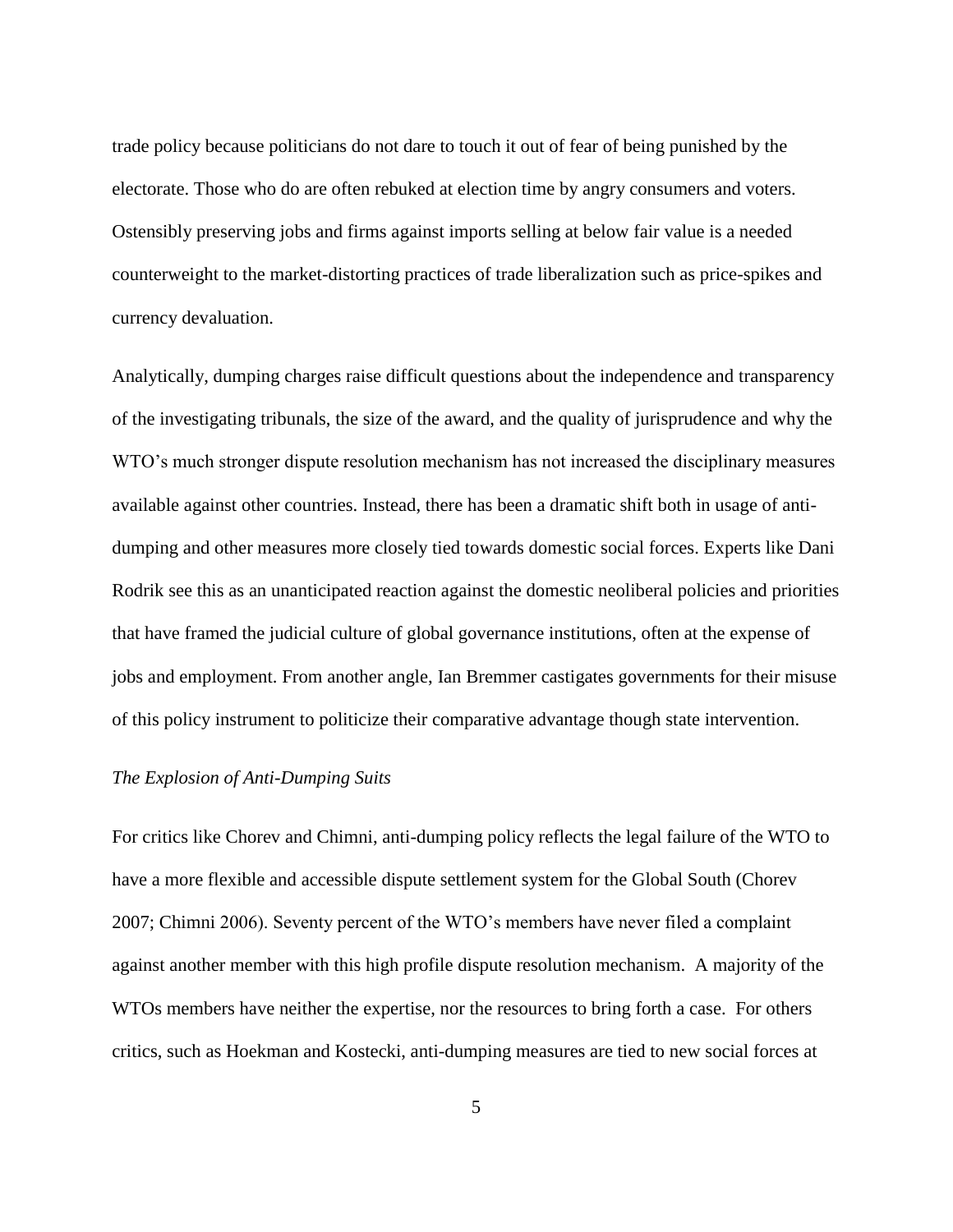the domestic level and are a product of the structural transformation of the world trading system — with many losers in the race to be competitive. Between these competing theories, if one idea stands out it is that the increase reliance on anti-dumping tariffs and other measures, in Picciotto's words, "gives states legitimate enforcement powers when it cannot secure assistance from others" (2001, 27). The state has always had a large role in the management of the world's trading rules. In the aftermath of the 2008 global financial crisis, that assertive role seems to be larger than ever. Governments are expected to protect jobs and industries when major problems from imports arise.

# *An Overview of Anti-Dumping Measures 1994-2011*

In the recent period, an unprecedented number of countries have turned to anti-dumping and countervail remedies to expand their policy space at a time of retrenchment. In total, there have been 4,010 anti-dumping measures since the WTO was established. The number of annual disputes has varied considerably; at its height in 2001, 427 new cases were initiated. By 2010, anti-dumping investigations totalled roughly 200 annually with significant variations.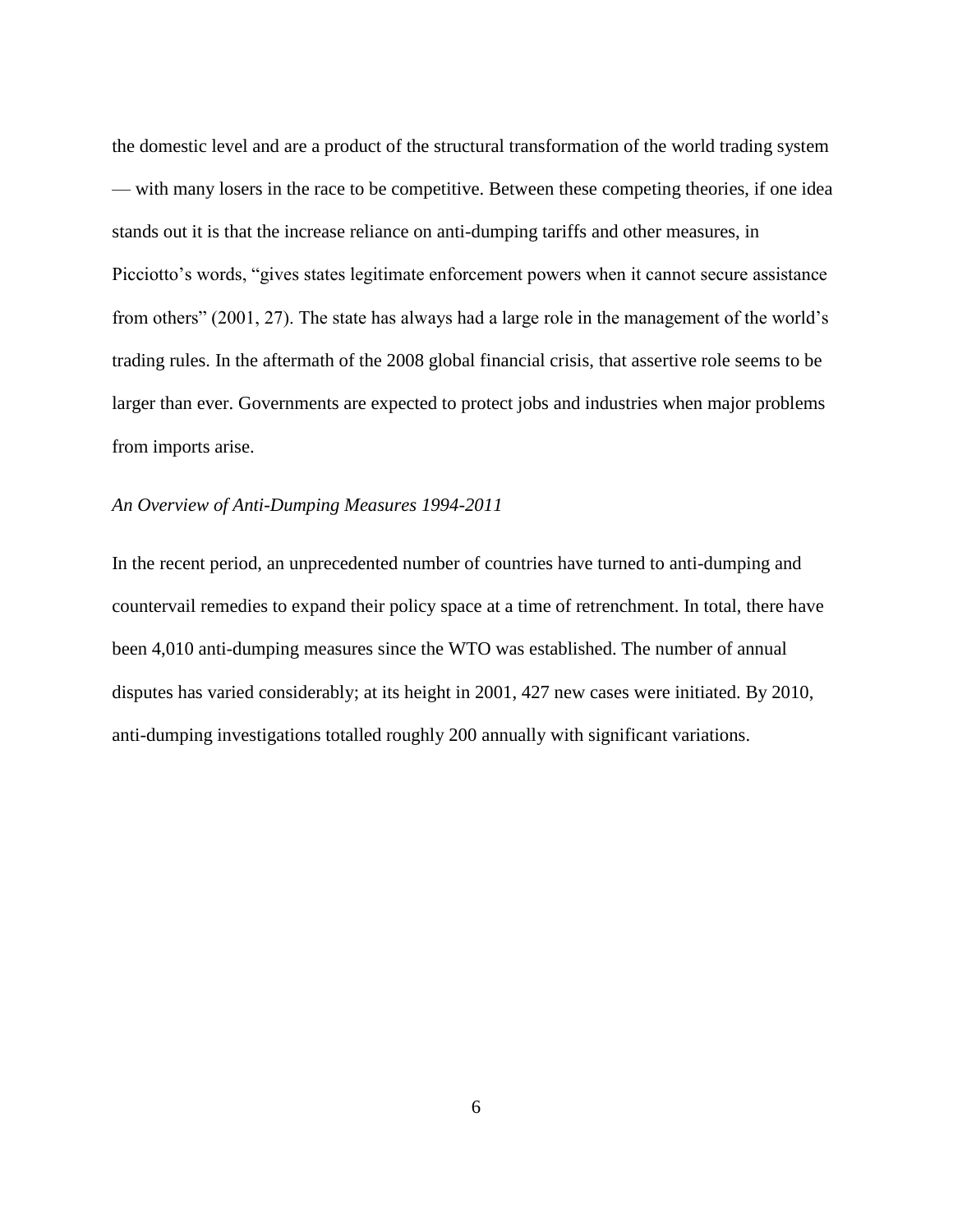| Member       | 1995   | 1996          | 1997 | 1998 | 1999 | 2000 | 2001 | 2002 | 2003 | 2004 | 2005 | 2006 | 2007 | 2008 | 2009 | 2010 | 2011 | Total |
|--------------|--------|---------------|------|------|------|------|------|------|------|------|------|------|------|------|------|------|------|-------|
| Global North | $82\,$ | $\mathcal{S}$ | 138  | 98   | 166  | 131  | 168  | 87   | 92   | 59   | 52   | 74   | 65   | 50   | 57   | 39   | 55   | 1531  |
| Global South | 75     | 134           | 108  | 168  | 192  | 167  | 204  | 228  | 142  | 135  | 149  | 130  | 100  | 163  | 152  | 132  | 100  | 2479  |
| Global Total | 157    | 226           | 246  | 266  | 358  | 298  | 372  | 315  | 234  | 220  | 201  | 204  | 165  | 213  | 209  | 171  | 155  | 4010  |

# **Table 1: Anti-dumping Initiations (North VS South)**

Source: Computations based on WTO Secretariat Rules division database, 2012.

**Table 2: WTO Trade Disputes Filed With Dispute Resolution Mechanism (1995-2011)**

| Year | 95                 | 96 | 07 | 98 | 99 | $\bf{00}$ | 01                   | 02        | 03 | 04 | 05 | 06 | 07        | 08 | 09 | 10             |  |
|------|--------------------|----|----|----|----|-----------|----------------------|-----------|----|----|----|----|-----------|----|----|----------------|--|
| #    | $\sim$ $\sim$<br>ت | 39 | 50 | 41 | 30 | 34        | $\mathcal{L}$<br>ر ے | 27<br>ا ب | 26 | 19 | 12 | 20 | 12<br>1 J | 10 | 14 | 1 <sub>7</sub> |  |

Source: WTO, 2013

As seen in Table 2 in 2011, and at a time of global uncertainty, new trade disputes to the WTO amounted to only 8 notifications for consultations under the Dispute Settlement Understanding (DSU). For a membership representing over 2 billion people, it is hard to believe that something is not structurally flawed with the WTO processes and legal culture. The number of new filing is the lowest in the history of the WTO. Overall, the number of complaints has been declining since 1997 when 50 notifications were filed. Since then, there has been a dramatic drop in cases filed: 30 in 1999, 28 in 2003, 12 in 2005, and 19 in 2009. These numbers demand attention not only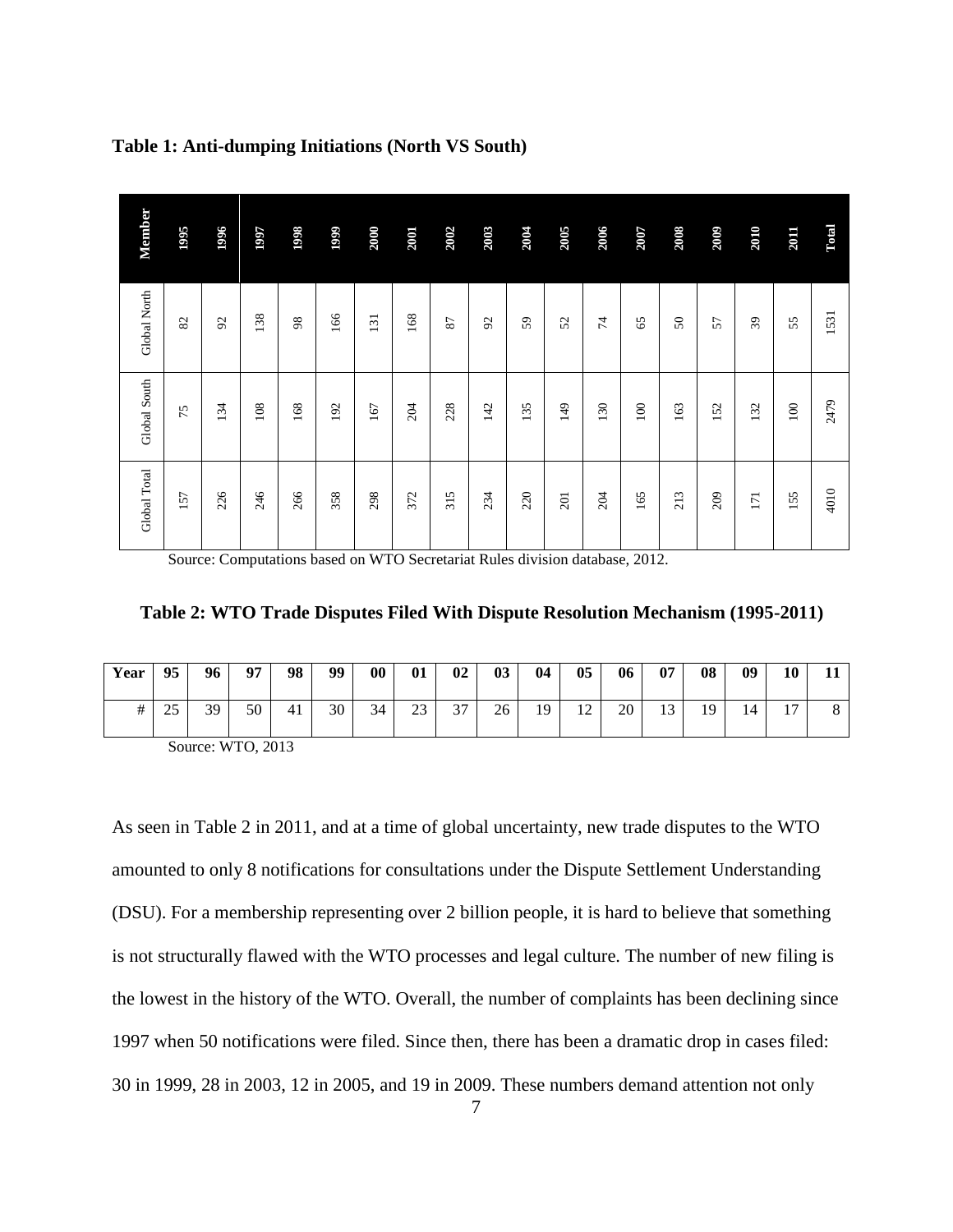because the volume in new activity is much reduced. This decline also comes at a time when a majority of WTO members have found other means of addressing long-term structural change.

WTO members have traded the legal sword of the WTO's complaint-driven system for the statutory shield of a domestic remedy investigation process. The movement towards alternative dispute resolution mechanisms not only covers anti-dumping triggered investigations but also includes the rise of subsidies and countervailing measures filed with the WTO. States have a right to levy increased duties on imports on industries facing injury. There were 80 countervail measures in force in 2012 of which the US is by far the leader with 50, 11 by the EU and 9 other countries (World Trade Organization 2012, 48). There has also been in an increase in safeguard measures that temporarily restrict certain imports so as to protect a specific domestic industry from a surge threatening injury. In 2011, the WTO received 11 new notifications, up from 3 the previous year. Since not all countries notify the WTO when they file an anti-dumping measure, the data likely understates the number of safeguard investigations underway (World Trade Organization 2012, 51).

#### *From the Global Trade Regime to State Enhanced Domestic Tribunals*

It is noteworthy that during a period of retrenchment, the locus for handling trade disputes has shifted back to national statutory legislation. This mechanism promises fast-tracked, inexpensive, discretionary relief to domestic industries facing highly volatile competitive pressures. Few in the trade policy community predicted the shift from the WTO dispute resolution to alternative nationally-based dispute resolution mechanisms. So far, this has not signified a return to beggarthy-neighbour protectionism of the classical variety. Instead, the embrace of anti-dumping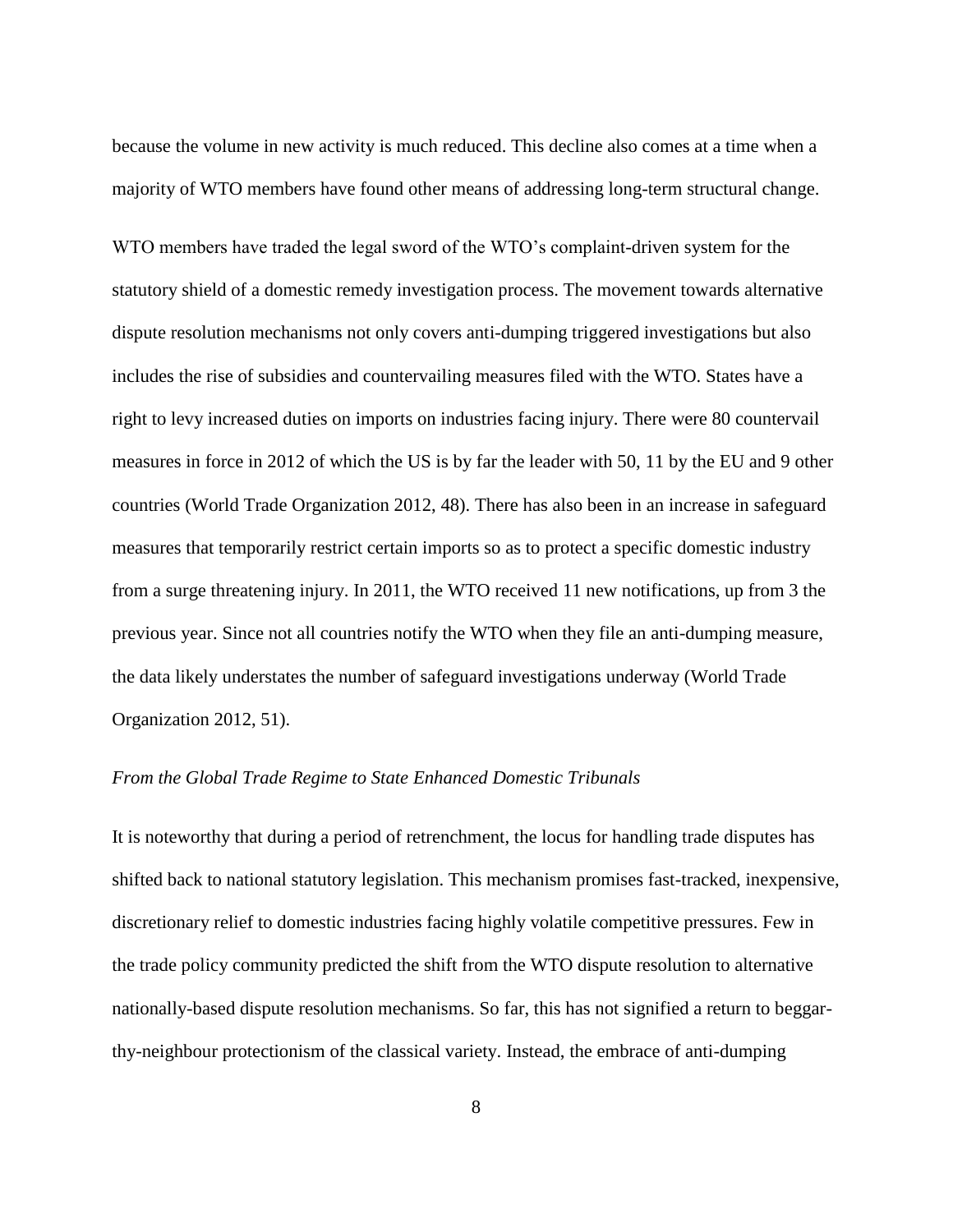investigations should be understood as a major shift in state policy. Neoliberal public policy was mostly missing in action in this high profile policy arena but now with the state's vigilance, national authorities are prepared to address complex trade issues stemming from heightened global interdependency and the backlash from structural adjustment. As a consequence, free trade has undergone something of a policy change. It is no longer about comparative advantage but about managing different notions of fairness and market value.

In this period of intense globalization, the dynamics of dispute settlement have themselves been transformed. Trade centrism is a different and difficult model to keep on track with its newfound levers of growth. The old levers were to deepen domestic demand, create a steady stream of jobs, redistribute wealth and develop globally competitive national champions. They relied on counter-cyclical policies to ensure social stability by the state continually rowing and steering the economy. The new lever is to promote a group of select highly competitive export industries as the engine of growth. Countries are pushed to export a larger percentage of their gross domestic product (GDP) than ever before and open their economies to very competitive cheap imports. In a globalized supply-chain of specialization, interstate transactions between buyers and sellers have grown exponentially. Structural transformation relies the great trade on growth rates of living standards that are tied to the growth rate of productivity, largely domestic. Domestic factors were paramount rather than competition for world markets. Today, this older model of growth and consumption has been bypassed by the interdependency of global markets. (Krugman, 2008)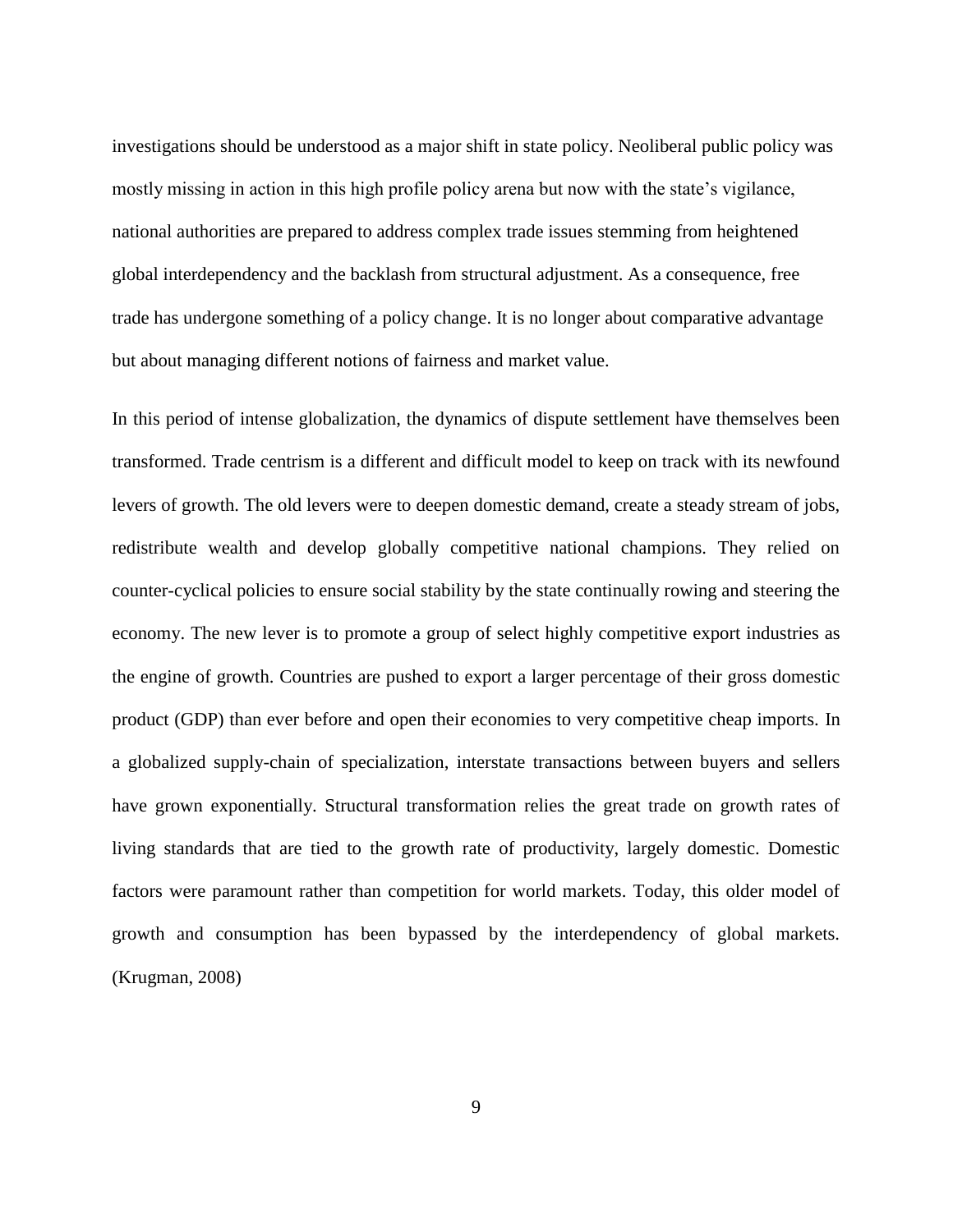Figure 1 illustrates the structural consequences of these new relationships, created by trade centrism and the dynamics that are pushing societies in radical new directions. In the US, openness (defined as the total volume of imports and exports as a percentage of GDP) has risen ten percent in a decade, and now totals 30 percent. The numbers in the EU are double those of the US, where trade openness grew from 68 percent to over 80 percent in the same period. Dependent on its massive resource exports, Canada has one of the most open economies in the world. Still, the five major emerging national economies of Brazil, Russia, India, China and South Africa (BRICS) have seen their openness grow by almost ten percentage points in the last decade.

Some examples of other measures of trade centrism are bank lending, energy exports and foreign direct investment flows. As the ties between countries have tightened in the last decade, they become more significantly globalized. The consequences of this multi-faceted interdependency are complex and need to be disentangled and mapped because the word is turbulent.

In this post-recession environment, trade centrism has become a powerful game changer. The greater the amount of shared interdependence, the larger the need for regulatory guiding and oversight. Interstate friction and trade conflict are bound to increase at a time of intense interdependency. The magnitude of adjustment affects entire industries and tens of millions of jobs as industrial production is relocated across the globe to the newly emerging markets. So what else of note has happened as a consequence of the realignment of markets and states because of the anti-dumping trade pivot?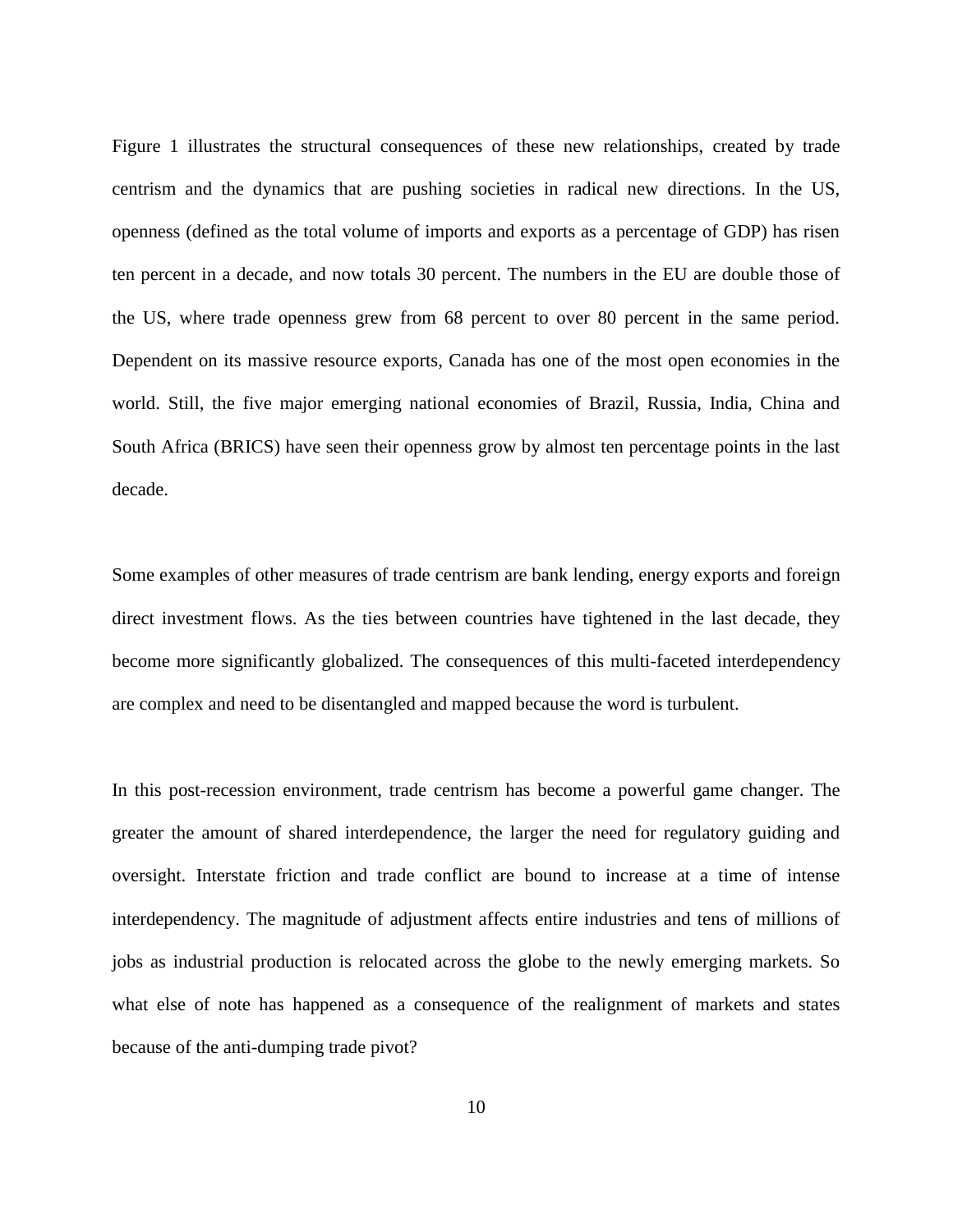



In theory, the WTOs dispute settlement mechanism was supposed to undermine the need for state-driven investigations of genuine instances of dumping. In practice, antidumping is where the action is. It operates as a global circuit-breaker, designed to mute some of the sharper domestic structural pressures of adjustment that threaten jobs and industries. With tariffs of about five percent or less on average, the idea that export competition be tied to a notion of 'fair market value' has always had broad appeal. One of the early rationales for the need for an anti-dumping statute was to improve the competitive position of the complainant against short-term unfair trade practices. Ciuriak discusses the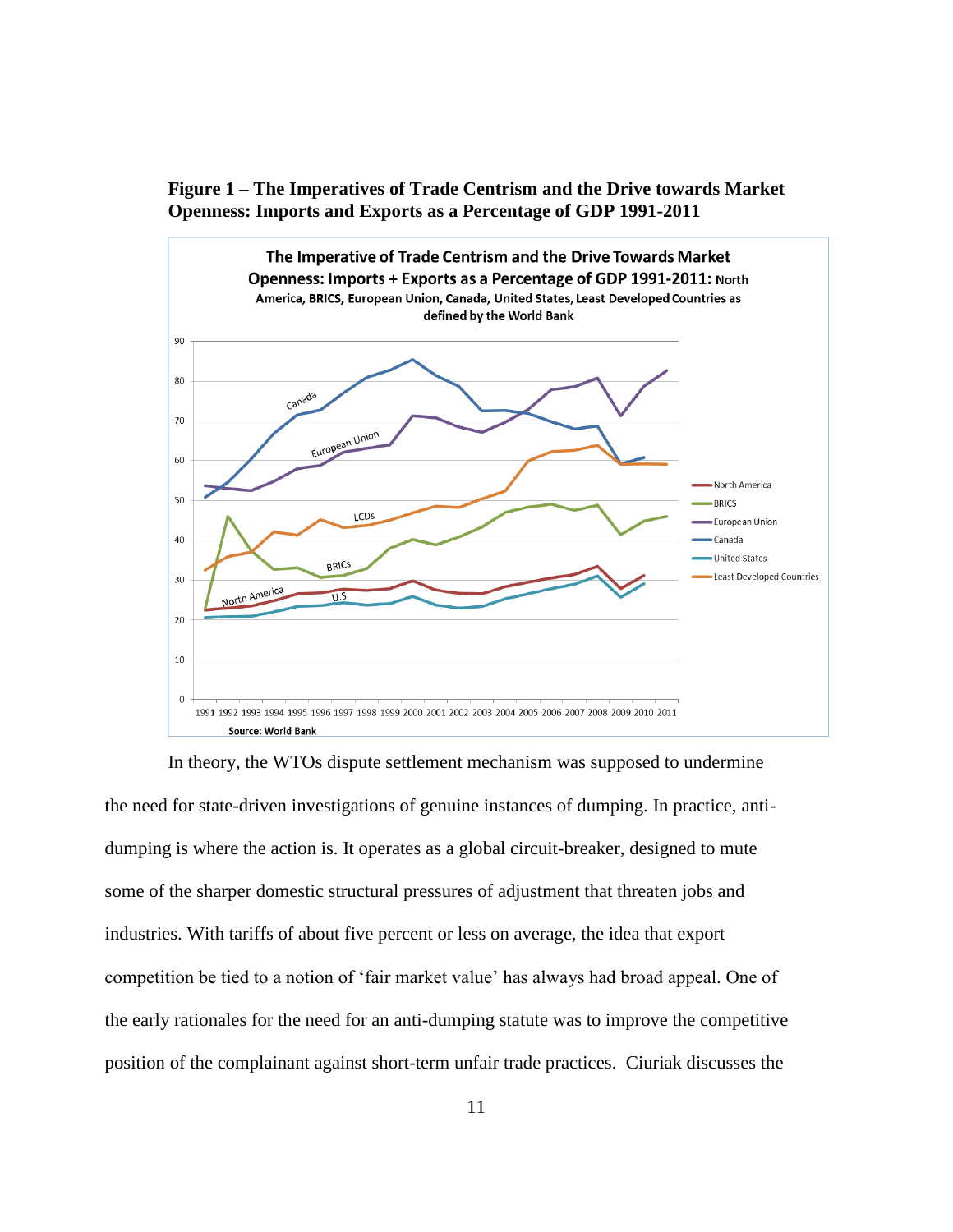way that "this arch tool of protection can be presented as actually paving the way for greater trade liberalization" in the US. His point is well taken; anti-dumping can no longer be wrongly characterized as a protectionist state policy but is increasingly deployed as a pro-active policy to liberalize market access.

A rules-based system creates the need for many different kinds of dispute settlement processes; states at different levels of development have diverse needs. Much of the commentary by WTO experts, such as Weiler among others, is focused on the DRS with its powerful legal culture and an Appeals Body (AB). For countries who believe they have been unfairly penalized by a national tribunal, the WTO functions as a court of last resort. It is not a criminal proceeding but a commercial right of a member-state to challenge anti-dumping duties or other restrictions imposed on imports.

# *The Big Picture: What New Data on Anti-Dumping Suits Tells Us about Legalized Protection*

The post-2000 data on anti-dumping investigations reflects a pronounced shift in power within the WTO. It largely used to function on the club model of governance, where the US, the EU and their allies set the agenda and have mastered the intricate rules for governing the world trade system. Before 1985, no anti-dumping cases were initiated by developing countries. Since then, countries of the Global South are now the most active users of this alternative dispute resolution as seen in Table 3; they account for over half of all anti-dumping actions. Argentina, Brazil, India, Argentina and South Africa use their anti-dumping laws "five to twenty times more often than the US" (Mankiw and Swagel, 2005: 115). Annually, the Global South initiates 150-200 cases, whereas the industrialized world only initiates 50-75.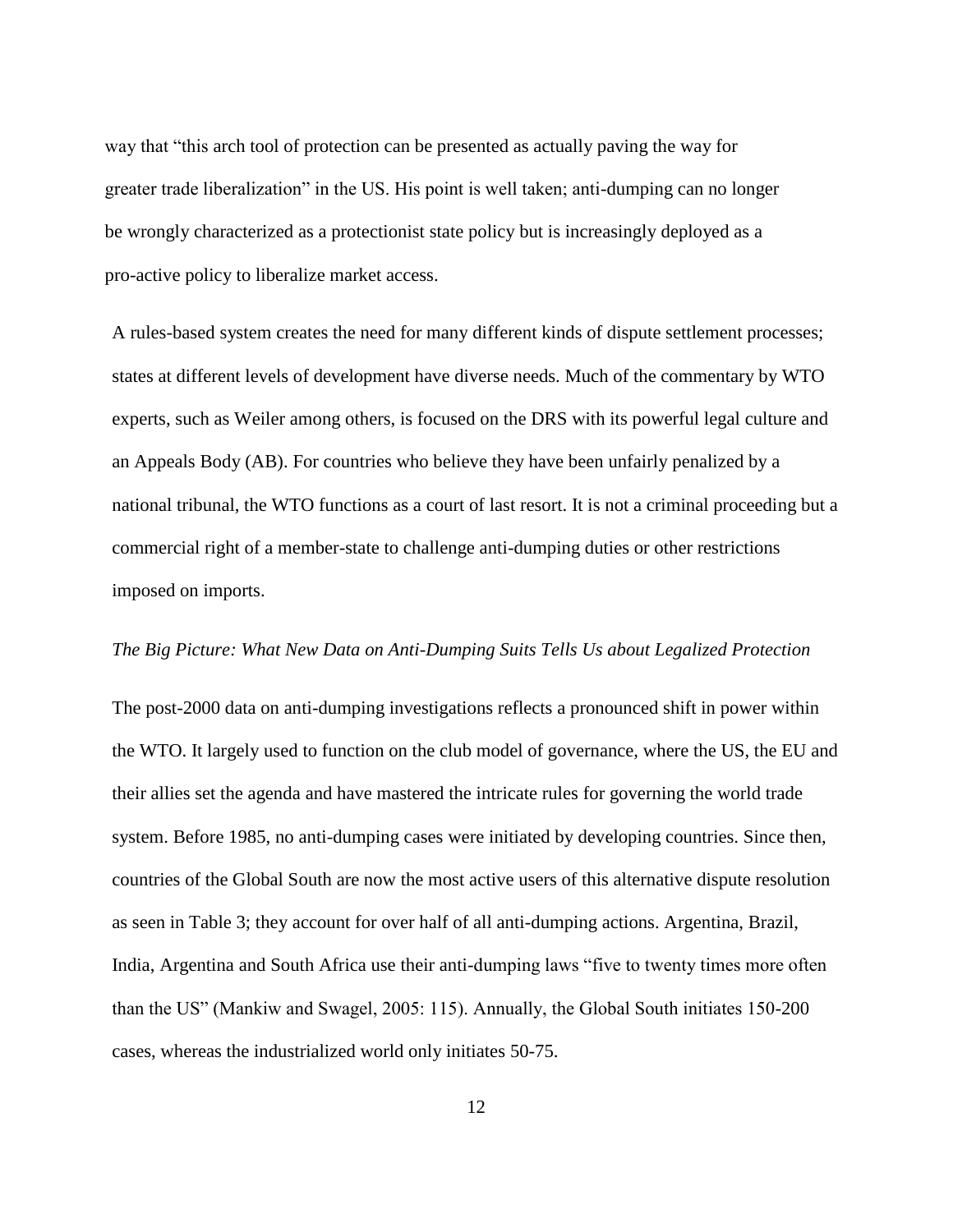| <b>Share</b> | <b>United States</b> | EU            | China        | India         | Total Big Four | <b>Total All</b> |
|--------------|----------------------|---------------|--------------|---------------|----------------|------------------|
|              |                      |               |              |               |                | Countries        |
| Initiations  | $11.4\% (458)$       | $10.9\%(437)$ | $4.8\%(191)$ | $16.4\%(656)$ | 43.5% (1742)   | 4010             |
| Targets      | $5.8\%(234)$         | $2.2\%(87)$   | 21.3% (853)  | $3.9\%(155)$  | 33.2% (1328)   | 4010             |

**Table 3: Main Country Anti-dumping Users and Targets 1995-2011**

Source: Yin Jihuan, Robarts Centre for Canadian Studies computations based on WTO Secretariat Rules division database 2012

The Global South has been using the WTO codes and disciplines aggressively to protect jobs and industry and to retaliate against competitors who impose anti-dumping duties on their exporters. Secondly, while the Global North and South rely on unilateral investigations to address all kinds of unfair competition, the Global South has been the target of actions by the industrial North twice as often. China is the most targeted country charged with causing trade injury. The EU was the least targeted, however disputes between the US and the EU often represent bitter struggles between trade giants covering hundreds of millions of dollars in exports. In the US, only three new anti-dumping investigations were launched in the last half of 2008 and, again, in the first quarter of 2009, but then the picture changed dramatically. The number of new successful US anti-dumping measures imposed jumped from just two in the first sixth months of 2012, to 21 in the second half, the largest increase anywhere. India continues to lead in number of measures imposed for the most recent period as a whole (Bown 2009).What leaps out of the data compiled from the WTO's database is that from 1995 to 2011, countries in the Global South were the initiators and targets of anti-dumping, twice as frequently as countries in the Global North. The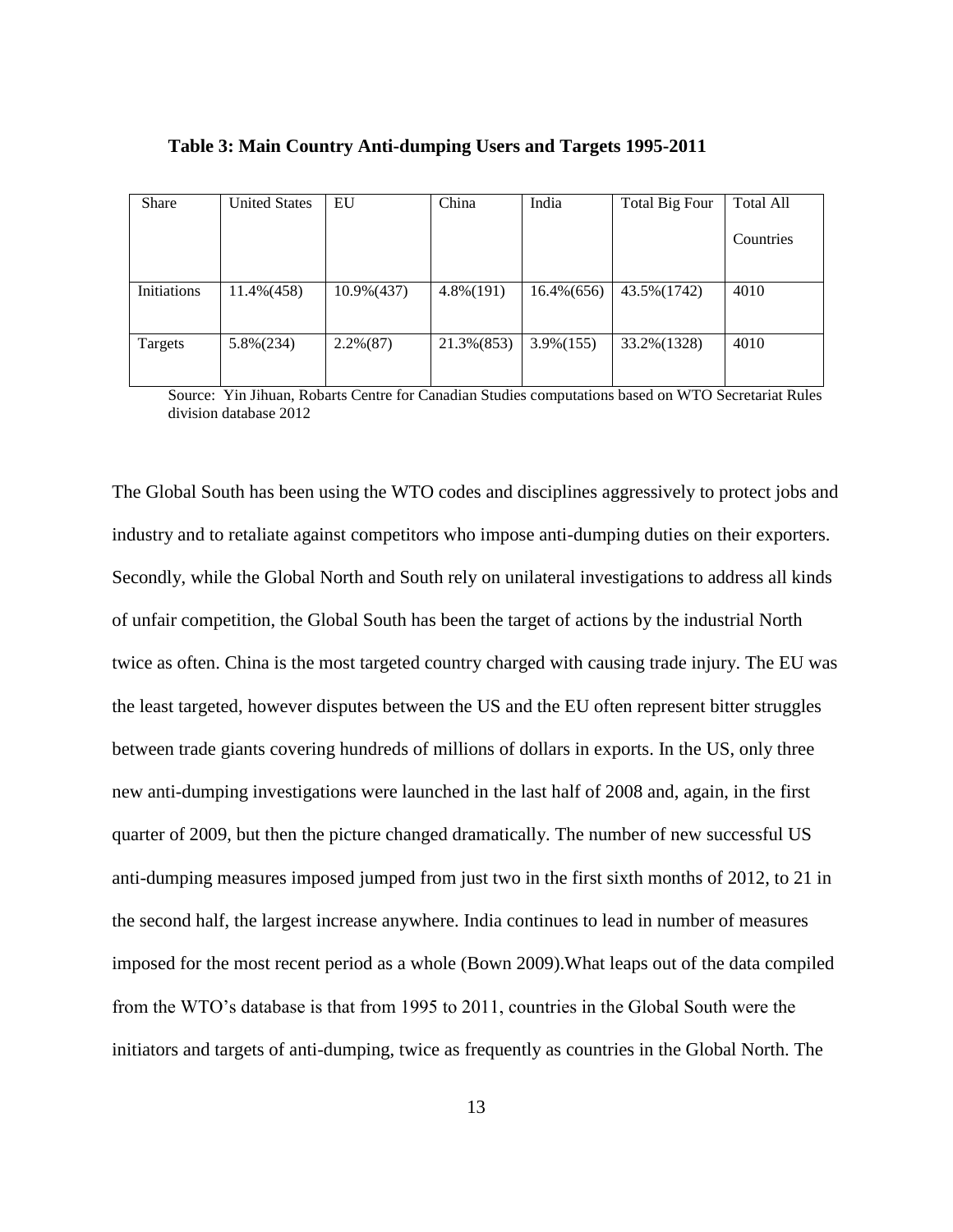numbers illustrate that the Global South has had to quickly learn to deploy anti-dumping policy as both a sword and a shield to address this asymmetry.

**Table 4: Anti-dumping Initiations and Targets 1995-2011**

| % share in total   | North      | South      | Total       |
|--------------------|------------|------------|-------------|
|                    |            |            |             |
|                    |            |            |             |
| <b>Initiations</b> | 38% (1531) | 62% (2479) | 100% (4010) |
|                    |            |            |             |
|                    |            |            |             |
| Targets            | 40% (1613) | 60% (2397) | 100% (4010) |
|                    |            |            |             |
|                    |            |            |             |

Source: Yin Jihuan, Robarts Centre for Canadian Studies, computations based on WTO Secretariat Rules division database 2012.

|  |  |  | Table 5: Anti-dumping Initiations: 1995 – 2011 |
|--|--|--|------------------------------------------------|
|--|--|--|------------------------------------------------|

|                 | Targets                 | from           | from  | from           | from         | from | from  | Initiations |
|-----------------|-------------------------|----------------|-------|----------------|--------------|------|-------|-------------|
|                 |                         | North          | South | China          | <b>USA</b>   | EU   | India |             |
| North           | 1498                    | 531            | 967   | 152            | 158          | 95   | 316   | 1531        |
| South           | 2512                    | 1000           | 1512  | 39             | 300          | 342  | 340   | 2479        |
| China           | 853                     | 322            | 531   |                | 107          | 107  | 147   | 191         |
| <b>US</b>       | 234                     | 63             | 171   | 34             |              | 15   | 33    | 458         |
| EU              | $87 +$                  | $\overline{4}$ | 83    | 17             | $\mathbf{0}$ |      | 48    | $437+$      |
| India<br>$\sim$ | 155<br>$\sim$ – – – – – | 71             | 84    | $\overline{4}$ | 23           | 33   |       | 656         |

Note: The number of EU does not amount the members countries cases

Source: Yin Jihuan, Robarts Centre for Canadian Studies. Computations based on WTO Secretariat Rules division database, 2012.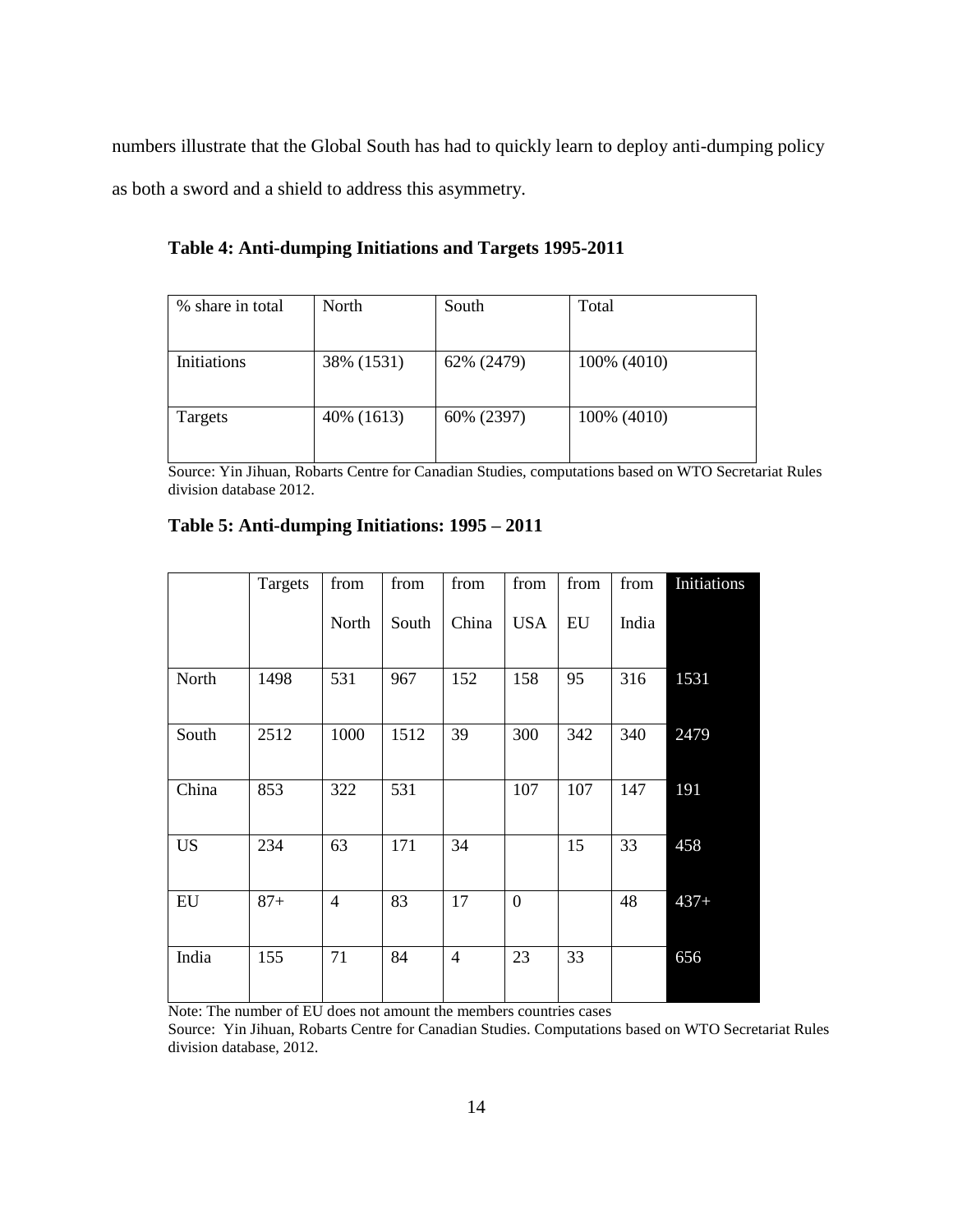# *China: The Outlier*

Other asymmetries exist. Professor Yin notes that the increased targeting of China is due to the fact that Chinese firms are 'easy' targets. Chinese firms are poorly equipped to defend themselves before foreign tribunals. A lack of expertise, few financial resources and a lack of qualified people to advise enterprises faced with anti-dumping compliant are some of the reasons that many Chinese firms choose not to defend themselves when targeted; the win rate against China is very high. The contrast with India is striking; between 1995 and 2011, India filed more anti-dumping charges than any other country but was the target of only 3.9 percent of all antidumping. As more members initiate and impose final duties, it is important to look at the dynamics between the emerging market economies and the industrial powerful economies. For instance, the US and India initiated more cases than they were targets of, whereas China initiated fewer cases than they were targets of. The exception is China. The number of targets of China is 853 cases, but it just initiated 191 anti-dumping actions.

Global South countries together launched 2479 cases, out of which around 61 percent (1512) were against other Southern countries; 39% (967) of them were against the industrialized world. Developed economies launched 1531 cases, out of which roughly 35% (531) were against other Northern countries, the rest against Southern countries.

The China/US rivalry is also of growing importance. 853 cases targeted China with unfair practices of one kind or another and the US was the complainant in 107 or 12.5 percent. In the meantime, China only launched 34 anti-dumping cases against the US.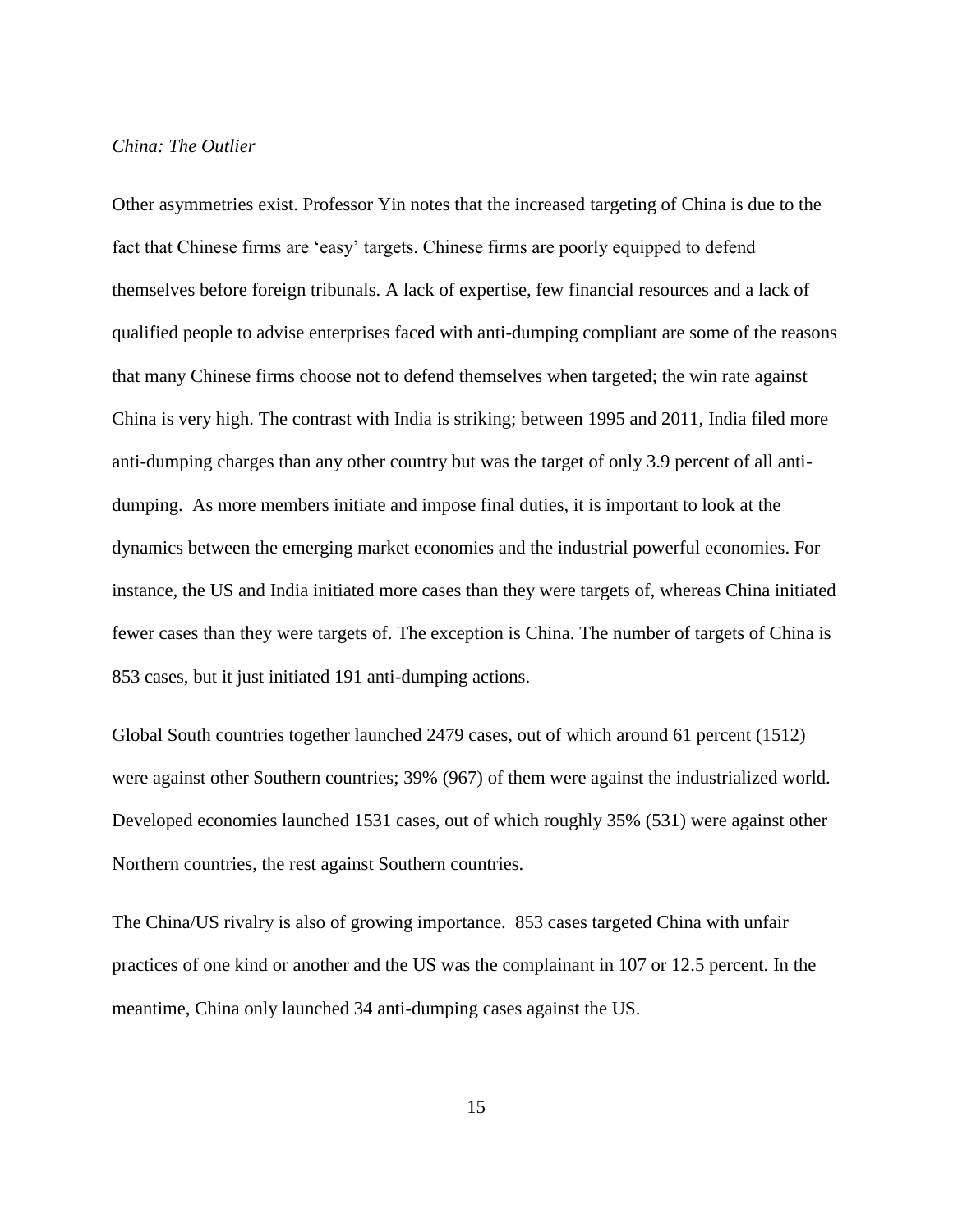The increased use of anti-dumping provisions has negatively affected market access. It is estimated that less than 1 percent of the world's imports are affected by anti-dumping duties for periods of varying duration. At times, the dollar value of duties is staggering. The Canada-US Softwood Lumber wars cost Canada over two billion dollars in penalties. The Byrd Amendment passed by the US Congress paid over \$3 billion in customs duties to US industry and none of the money was returned to foreign industries, despite the WTO ruling to the contrary. Importantly, the steel and chemical industries, as well as agriculture and textiles, have been the most targeted sectors. The level of duties imposed varies enormously. In chemical products, US authorities imposed anti-dumping margins ranging from 7 to 112 percent recently. In the Canada-US Softwood 'trade wars,' the US imposed a stiff anti-dumping duty of 9.6% and 19.34% countervailing duties (CVD) on exports of over \$6 billion.

#### *Select Global Industries Targeted*

Ten sectors in our preliminary study accounted for 92.4% of the anti-dumping cases (initiations and targets). Base metals chemical industries, resins, plastics, rubber machinery and electrical equipment were sectors frequently targeted for relief by domestic producers. The majority of cases initiated were in the resource intensive- and science-based sectors. Within the resourceintensive sector, the leading sector targeted was base metal. That could be due to a very high incidence of anti-dumping filings in the steel industry. In the science-based sectors, scale intensive mass production industries such as chemicals, resins, plastic and rubber dominated anti-dumping filings over the period 1995-2011.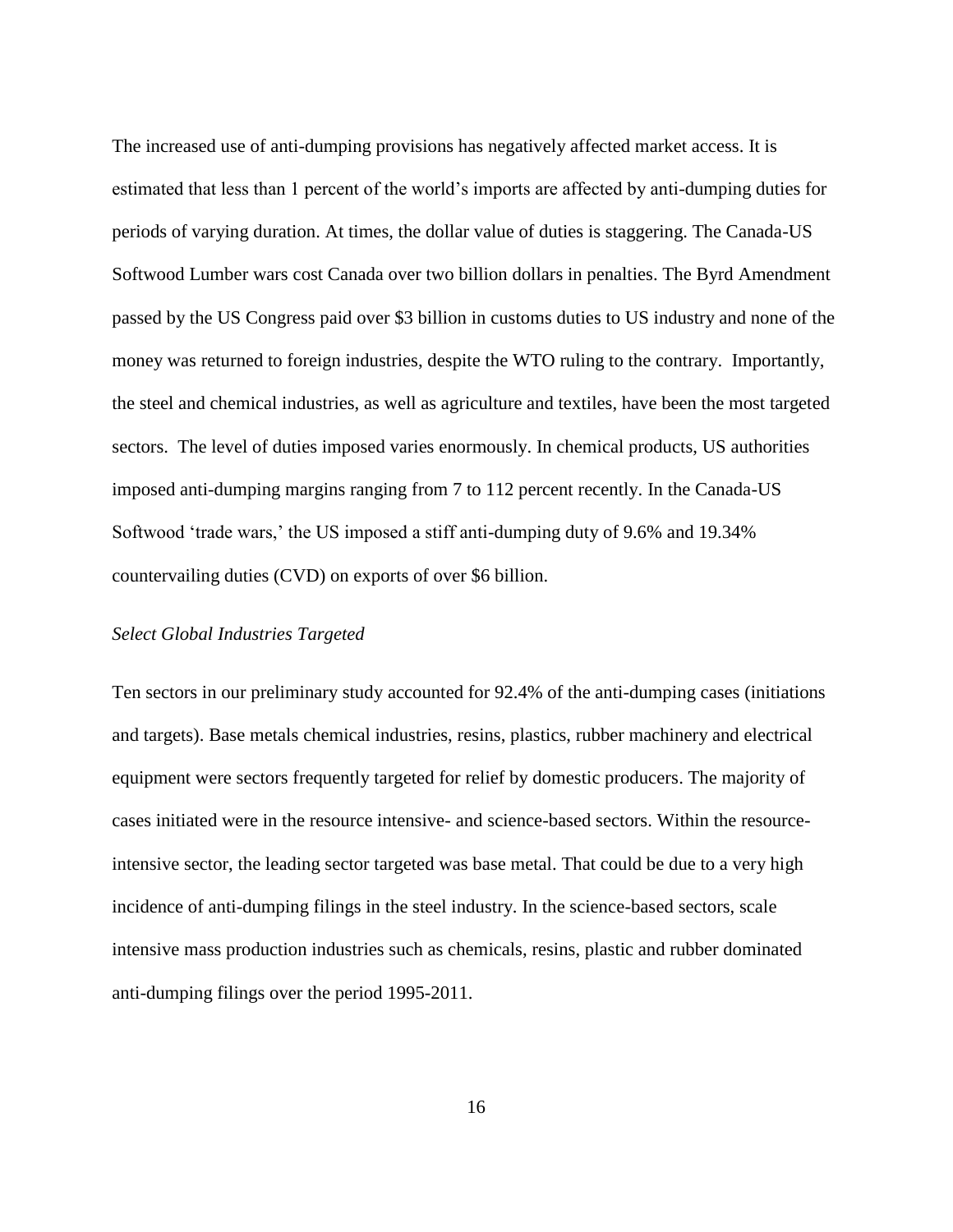| Member  | <b>Minerals</b> | Chemicals | Plastics | $\operatorname{Wood}$ prod | Pulp paper | <b>Textiles</b> | Footwear | <b>Base</b> metals | Machinery      | Miscell | Total |
|---------|-----------------|-----------|----------|----------------------------|------------|-----------------|----------|--------------------|----------------|---------|-------|
|         |                 |           |          |                            |            |                 |          |                    |                |         | 3704  |
| Total   | 73              | 825       | 513      | 91                         | 208        | 303             | 153      | 1103               | 349            | 86      | /4010 |
|         |                 |           |          |                            |            |                 |          |                    |                |         |       |
| Share % | 1.8             | 20.6      | 12.8     | 2.3                        | 5.2        | 7.6             | 3.8      | 27.5               | 8.7            | 2.1     | 92.4  |
|         |                 |           |          |                            |            |                 |          |                    |                |         | /100  |
|         |                 |           |          |                            |            |                 |          |                    |                |         |       |
| Rank    | 10              | 2         | 3        | 8                          | 6          | 5               | 7        | 1                  | $\overline{4}$ | 9       |       |
|         |                 |           |          |                            |            |                 |          |                    |                |         |       |

# **Table 6: Anti-Dumping Measures by Sector 1995 – 2011**

Source: WTO 2012

Why are dumping cases more concentrated in these sectors? Miranda et. al (1998) argue that "the world markets for steel, base chemicals and plastics are highly cyclical. Thus, at the bottom of a cycle, firms operating in these markets may turn to pricing sales below cost (16)." It is also possible, however, that in the downturn, domestic firms in importing countries use anti-dumping laws to protect themselves; since there is a very high probability of affirmative injury findings during this period, they rush to file anti-dumping cases.

# *Win Rates and the DRS: The Crown Jewel of WTO's Legal Culture*

A narrow focus on sectors and number of awards is misleading. Every anti-dumping filing does not automatically favour the national complainant. Drope and Hansen report that in 2001, in spite of anti-dumping initiations spiking to record highs of 350 filings, only 150 resulted in actual duties. Some of these investigations were withdrawn and for others, countries agreed to restrict their market share for a certain period and the anti-dumping investigation stopped. Despite the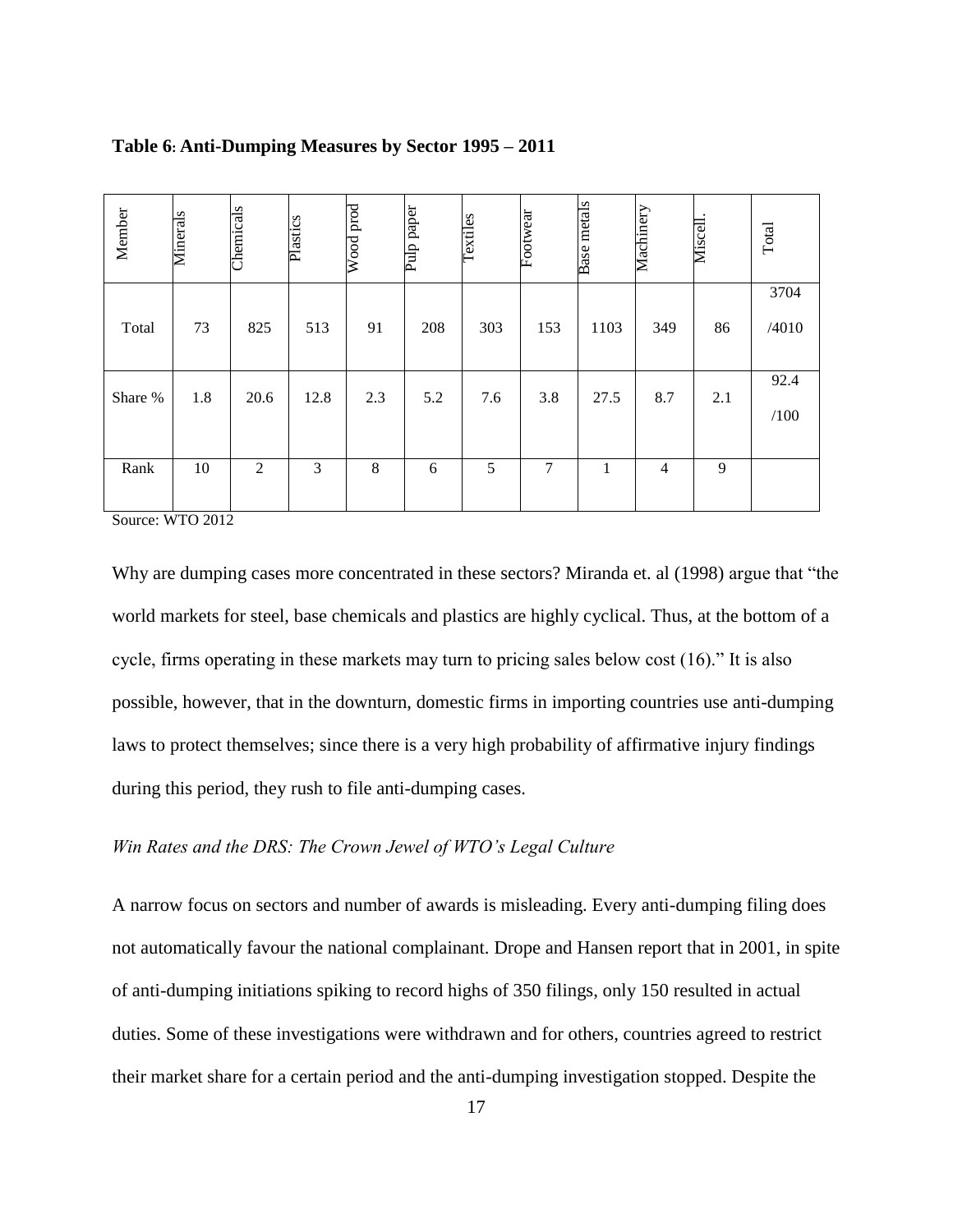increased usage of anti-dumping initiatives, these awards have not dented the long-term trend to reduce tariffs by all countries. Tariffs have reached historic lows and according to the World Bank, many countries have reduced their tariff walls, as their industries have become more competitive. This is a textbook example of the importance of the infant industry argument for, and the legitimate use of, short-term protectionist measures to build industrial capacity for select industries to be internationally competitive. In theory, once an industry matures and the tariff has achieved economies of scale, the tariff protection is removed. Many countries such as Canada, Australia, Germany and most importantly the US have relied on different forms of contingent protection to create a level playing field at a time of intense internationalization, when their domestic jobs and industries faced structural imbalances in the trading system (Krugman 2008).

The DRS was to be the crown jewel of WTO's jurisprudential culture. If current unwillingness of governments to use the WTO dispute resolution mechanism is looked at through fresh eyes, states appear to have growing doubts about the utility of the anti-dumping process, as an expensive drawn out legal proceeding. This complex process before a panel of experts, with the possibility of appeal, has uncertain outcomes for countries facing pressing global or domestic structural imbalances. The DRS has neither the legal firepower, nor the resources to address the short-term price spikes and import surges that are experienced by dozens of countries. More importantly, it is constrained by its own legal culture which is innovation-shy and legally very conservative; it is not designed to be a first responder. The AB cannot interpret WTO law; it can only make a narrow determination of consistency by clarifying the rules, by applying the customary rules of public international law (Picciotto 2011). Only the WTO's political bodies are empowered to interpret the rules. The General Council has "the exclusive authority to adopt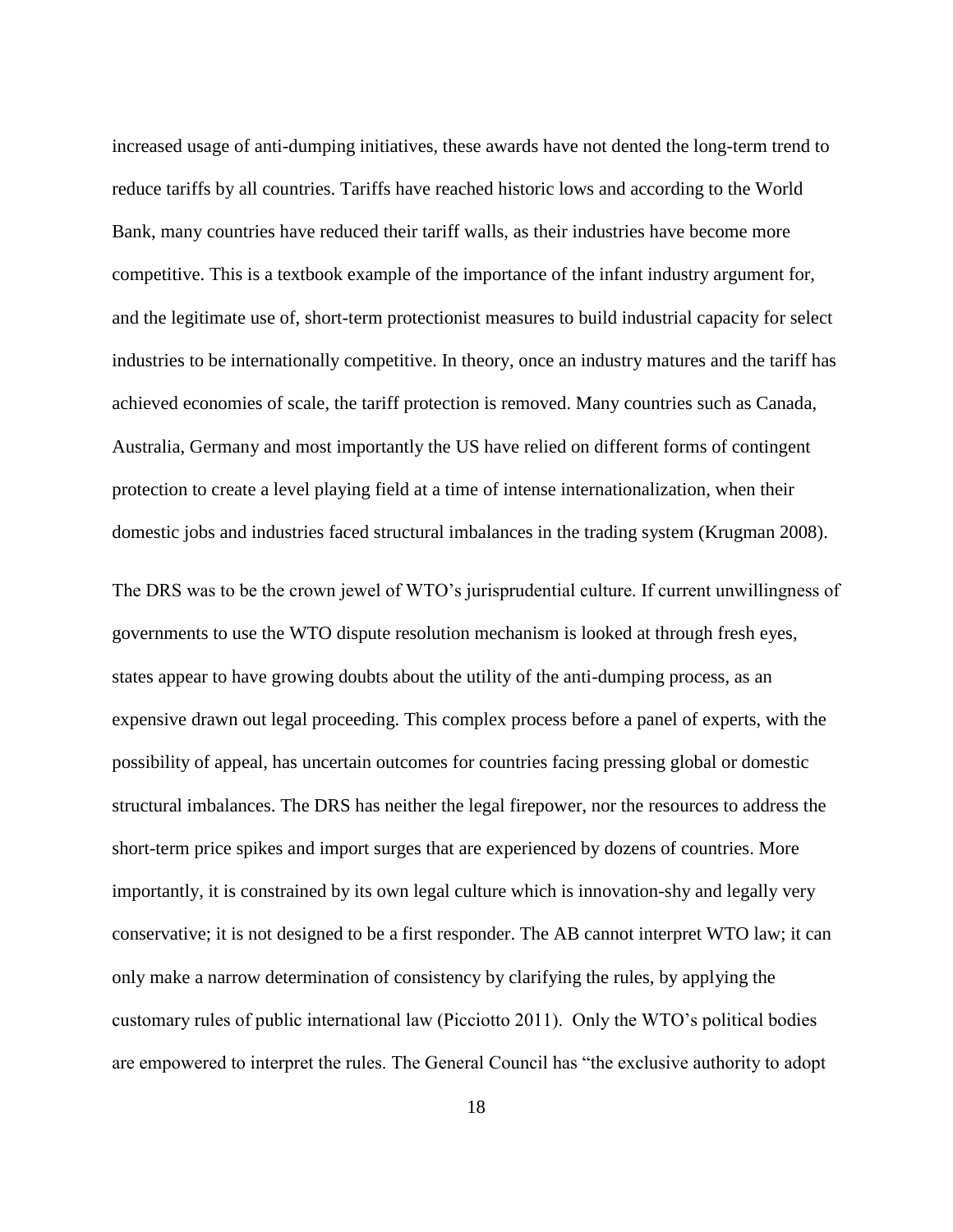interpretations of the Agreements" (article IX.2) and it requires a 75% majority of states to change the rules, which is incredibly difficult to achieve. While often regarded as highly controversial, anti-dumping dispute measures hold an immediate attraction for large and small states, both of whom who are looking for alternative options with better prospects for positive outcomes.

## *The Anti-Dumping Complaint Process: A Rule-Driven Public Administrative Law Adjudication*

Experts such as Simon Evenett are highly critical of the anti-dumping procedures set out in the WTO Agreement on Anti-Dumping, because of the alleged arbitrariness of the criteria employed to make a finding. On closer examination, many of the legal rules are similar to those followed by the DRS. The WTO's anti-dumping code sets out clearly marked parameters that governments are to operate within, to collect and hear evidence of whether there has been an injury. The national investigating body is empowered to make an award and impose duties. The step-by-step process is complex, technical, and reliant on experts from industry, government and labour. This process includes the following key elements as x identifies:

- Article 2.4 to establish fair comparison between export price and normal value;
- Article 3.4 to take into consideration 'all relevant economic factors' for the determination of dumping;
- Article 3.1 the examination of the impact of dumped imports on prices of domestic 'like products and producers;"
- Article 5.2 evidence of dumping, injury and their causal link in the written application;
- Article 5.8 immediate termination of investigations in the absence of sufficient evidence;
- Article 6.2 providing full opportunities to all interested parties to defend their interests throughout the investigation;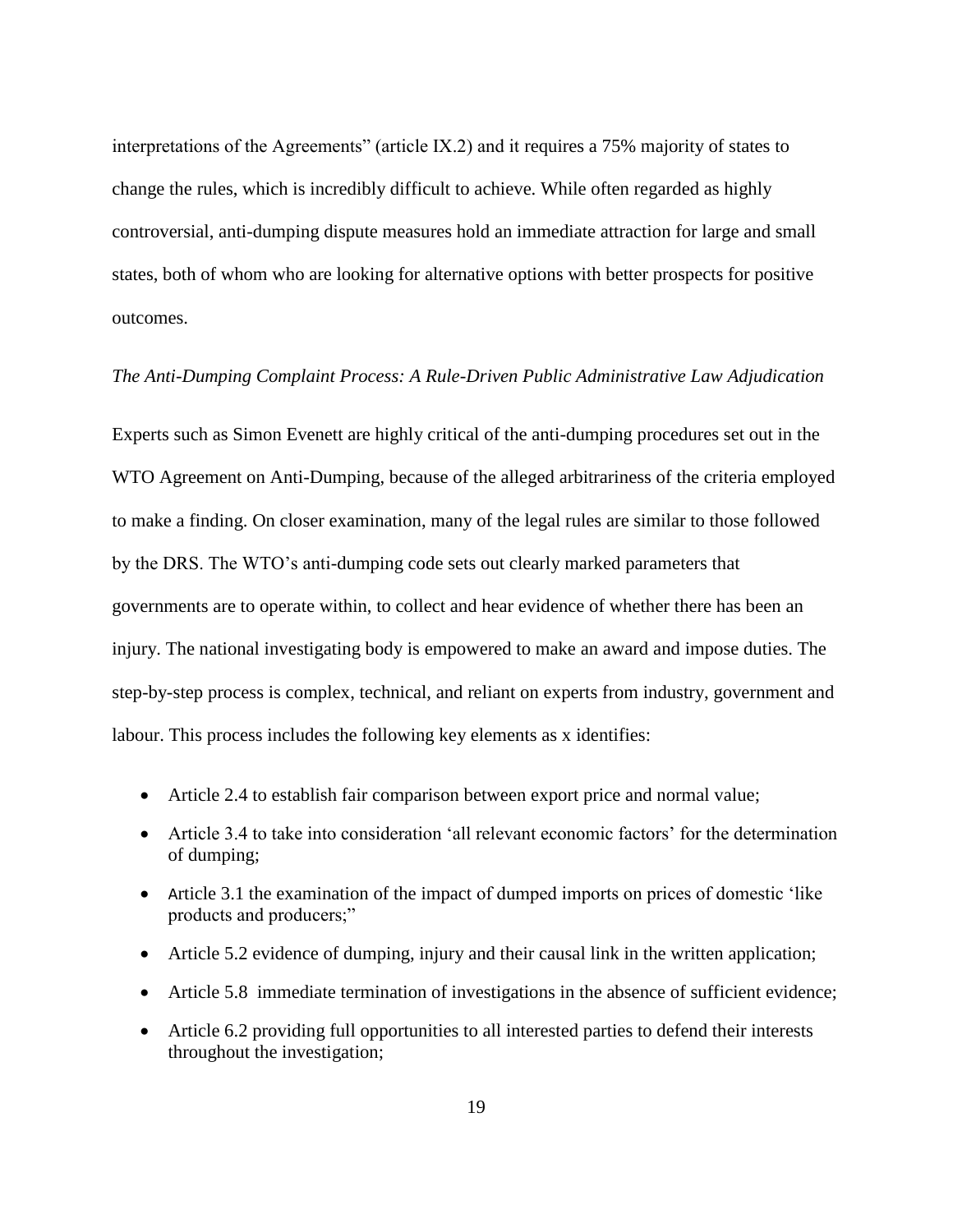- Article 6.4 timely opportunities for all interested parties to see all information;
- Article 6.8 final determination based on 'available facts;'
- Annex I procedures regarding on the spot investigations;
- Annex II determination of the best information available for collecting direct information of dumping;
- Article 11.2 the need to review the continuing duty after a 'lapse of a reasonable time;'
- Article 18.4 the adaptation of 'all necessary steps' to conform to ADA; and
- Article 12.1 public notification of sufficient evidence to reach interested parties.

The critical question is how these rules are embedded in national law and how they are interpreted. The answer is unsurprisingly very different.

# *Capping an Untenable Arbitrary Process: Is it An Option?*

No system of administrative law lives in a vacuum or in its singularity. The WTO anti-dumping code leaves significant room for differences in the enforcement of its laws. As more states implement anti-dumping laws, the substantive legal issues associated with these laws have multiplied. The EU and the US have different methods for calculating export prices on the domestic market made by related parties; they are diverged on the way dumping margins are determined. Under the Toyko Round, the EU and the US panels have ruled differently with respect to injury-causing factors. The US has tried to limit the 'standard of review' of factual findings by the Department of Commerce to its advantage and according to Petersmann, explicitly "legalize protectionist abuses in anti-dumping laws (Petersmann, 1997)." There is no mechanism of reform in the American political system to alter US norms and practices. Without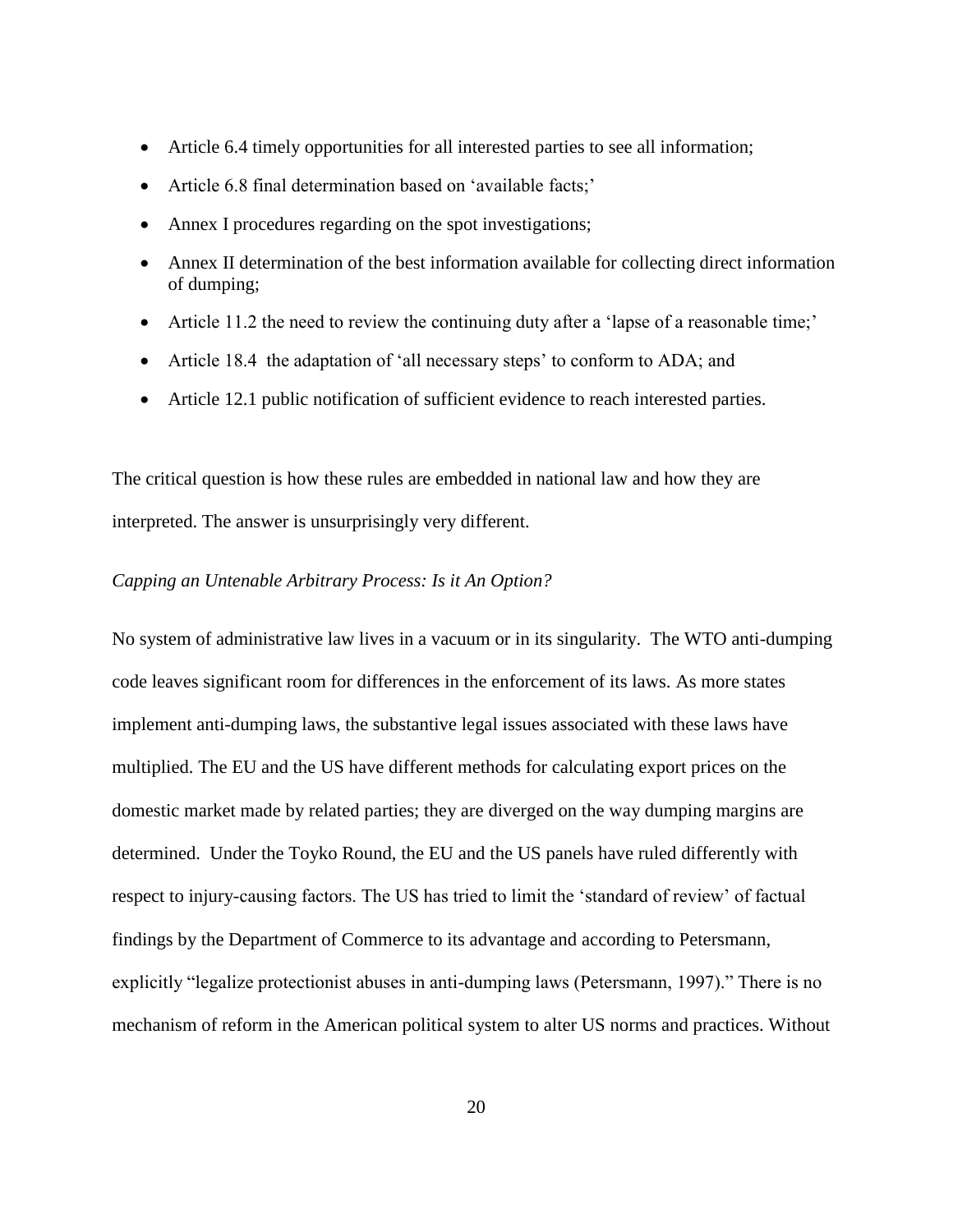the US at the table and willing to give up its very large benefits of trade relief, there is no possibility of any fundamental change in its anti-dumping code.

Drope and Hansen, in their 2006 overview article, found that countries that are aggressive users of anti-dumping statutes are also equally targeted; this may explain why the number of filings has exploded. In their study, they found that of the top ten users of anti-dumping petitions, the home country had a win-rate about two-thirds before local administrative tribunals ( 263). That outcome is not much different from the win-rates of prosecutors in criminal proceedings. Only Mexico and Australia were outliers, with Australia granting only 25 percent of applicants with relief and Mexico ruling in favour of protection in over 90 percent of its cases. Top exporters have a "conspicuous propensity to utilise anti-dumping measures to provide relief from imports (Drope and Hansen, 2006: 463)." The North American Free Trade Agreement (NAFTA) was supposed to offer Canadian exporters relief from the arbitrariness of US trade laws. Post-NAFTA, the percentage of successful US petitions fell to 30 from 39 percent. However, the effect in Mexico was the reverse; US exporters won a higher number of petitions against Mexico with a supposedly higher standard dispute resolution system. US tribunals handed out more victories to its industries against its NAFTA partner than all other developing countries (Ciuriak, 2005: 16).

# *The Tightening the Rules Option*

The surge in the use of anti-dumping is tied to the four decades of lowering tariffs in the Kennedy, Tokyo and Uruguay Rounds. As tariffs have fallen, anti-dumping has become an important trade remedy tool to enable countries to broaden their market access. This kind state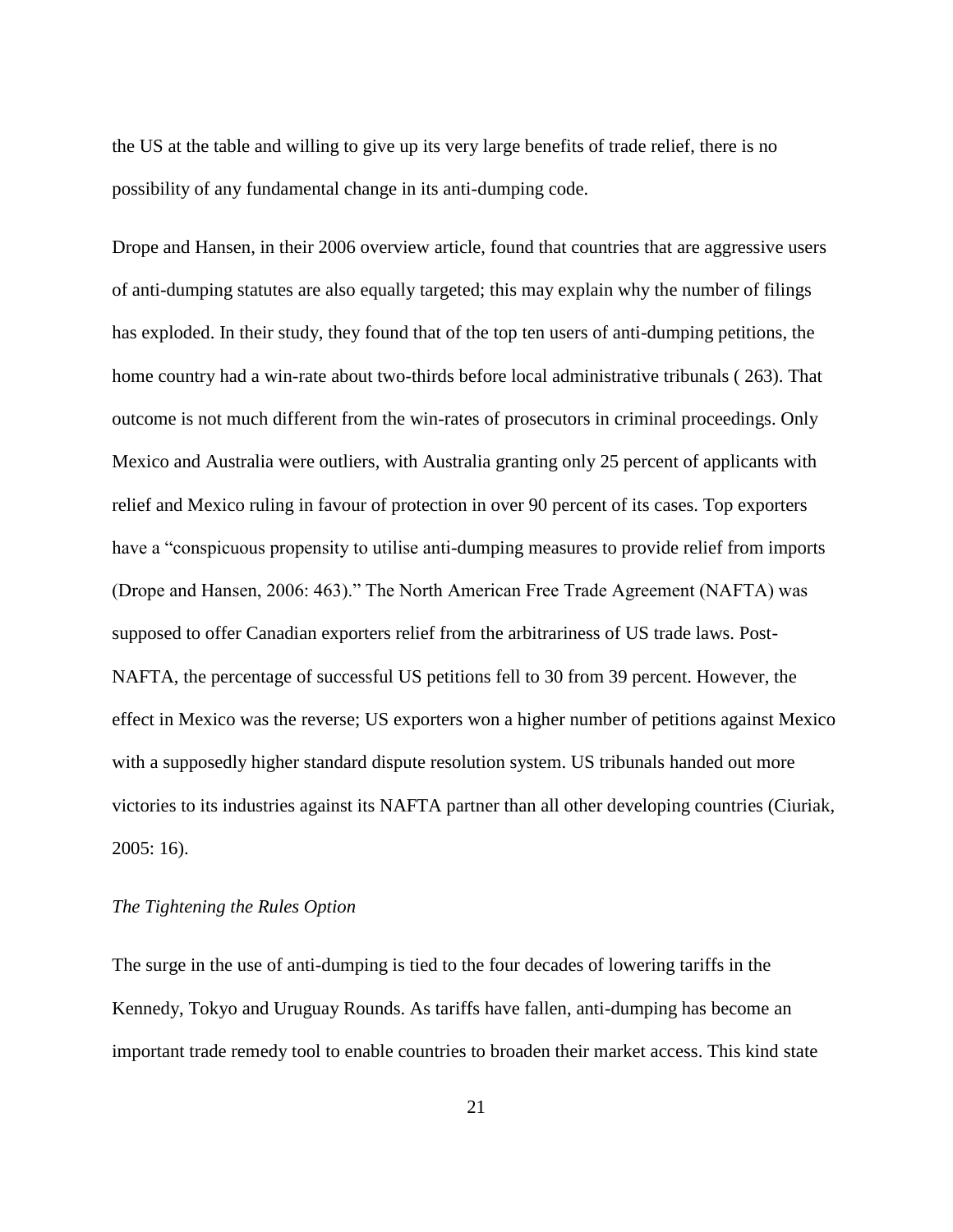instrument falls into the same category as a national tax policy, science and technology investment programmes, regional development strategy and unemployment benefits, all of which are needed to smooth the operation of markets and to correct for fairness. Anti-dumping as a policy instrument relies on a due process by a quasi-legal administrative body responsible for competition oversight and regulation. This legal tradition of deploying anti-dumping as a sword and shield has been utilized by many market economies in the Global South. Countries around the world have reacted strategically when conditions are far from balanced and the risk of another major contraction cannot be ruled out. Currency instability, as well as the strategy of multinational companies to source globally and produce locally, has forced the state to be proactive and rely on anti-dumping as one policy in their trade arsenal.

There is no movement to impose a cap on this controlled form of legalized protectionism which is one of the foundational principles of GATT and the WTO. Still, there have been repeated attempts at the Tokyo and Singapore Rounds to tighten the rules, to ensure greater transparency and to develop a more coherent body of jurisprudence. This body of jurisprudence would determine trade injury and outline tests for predatory pricing that would require more cooperation between the national authorities who are responsible for national oversight in the field of anti-dumping. Little has been achieved with respect to large-scale policy reform of antidumping practices. For the Global South, in the Doha round they wanted the right to impose safeguard measures to protect local agricultural markets from the havoc of global price spikes. India led the opposition to Washington's refusal to accept realistic safeguard trigger thresholds to protect small farmers against volatile price movements. The impasse for the Global South is that they demanded the same level of protection as the US, which gives the US authorities the power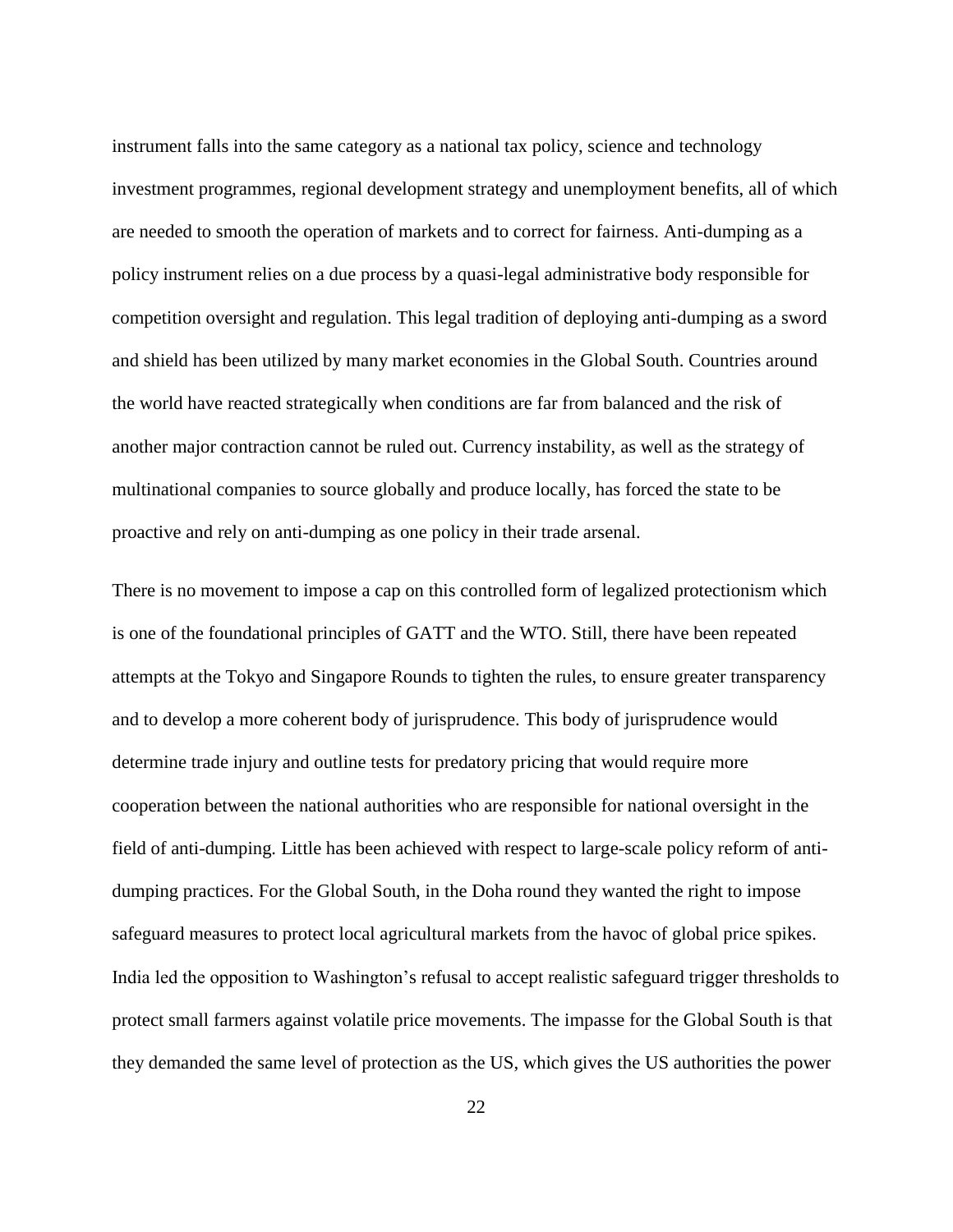to limit agricultural imports when price instability threatens their own industries and inflates food prices. The coalition of southern nations failed to obtain this critical right.

Countries will continue to use widely divergent practices and administrative laws and many studies repeatedly demonstrate that a country's anti-dumping legislation favours certain domestic industries such as steel, textiles and the automotive industry. The awards are strongly contested by leading exporters because the authorities deploy anti-dumping measures for strategic ends. The US has never been reticent in wielding anti-dumping laws against industries fighting for a larger share of the American market. Still, anti-dumping remains a powerful weapon in the trade arsenal of countries for two complicating reasons.

The first complication is that American commercial policy continues to discriminate against "poor countries and poor people." Kimberly Elliot found that "the highest tariffs fall on agriculture and labour-intensive light industry" where many emerging southern countries are highly competitive. They face an average tariff of 13% on a range of products including clothing, sugar, peanuts, tobacco and dairy products. Strict rules of origin restrict many Global South economies from gaining access to the American market. In her 2006 study, Elliot found that for Bangladesh and Cambodia (each with average per capita income of little more than \$500), the dollar value of duties paid by both countries on exports was almost \$1 billion in 2006. The duties were, she calculates, six times higher than the value of aid that Bangladesh and Cambodia received from the US for that year. The policy answer to high tariff walls is to expand 'duty-freequota-free' accesses to countries that have incomes below the World Bank's low middle-income countries in that category. At best, they represent less than 3 percent of US exports – scarcely a threat to US industries.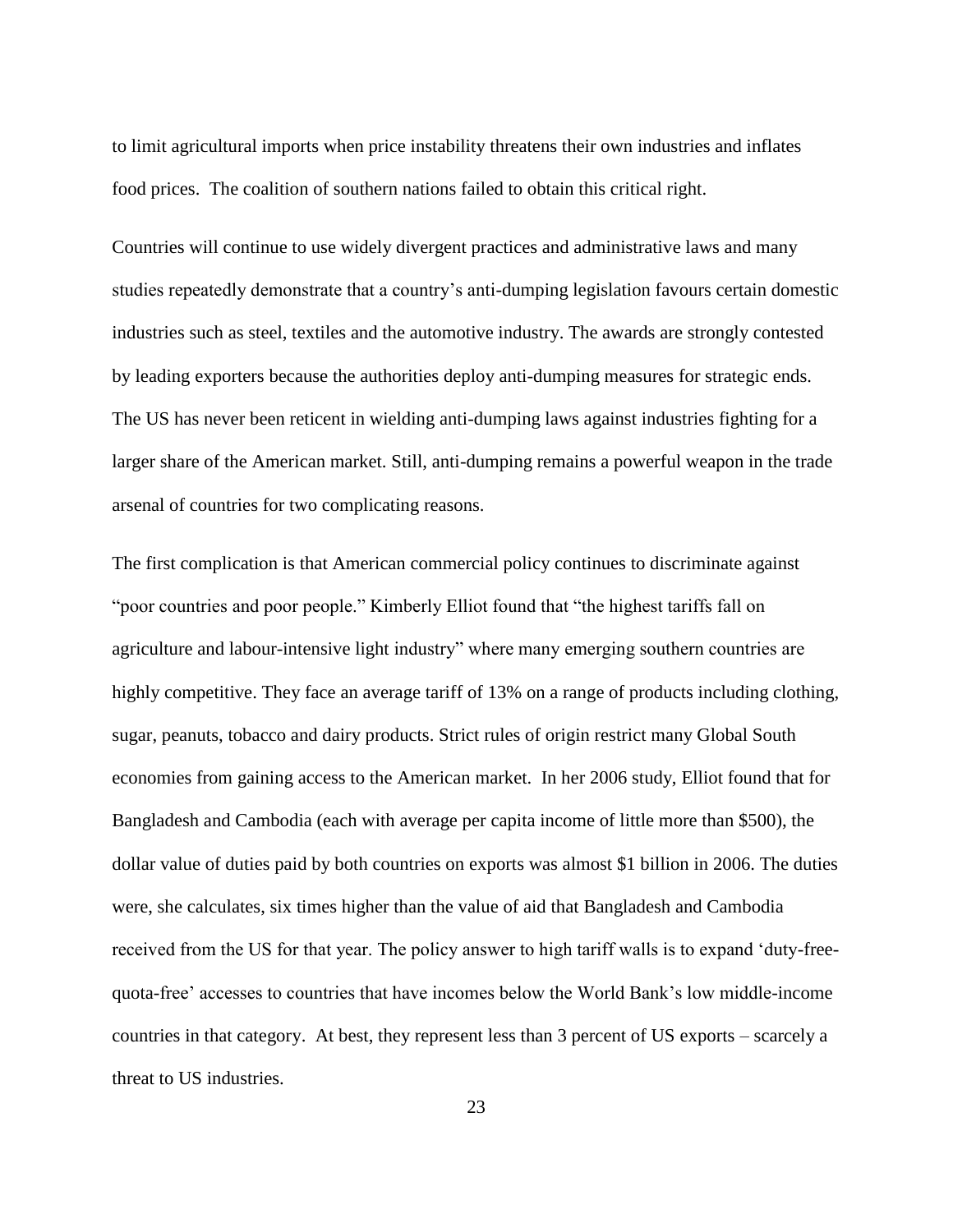



Source: Kimberly Elliott 2009

The second complication is that international trade has had a decisive and problematic influence on the economic performance of the least developed countries (the LDCs). The increase in food and fuel prices has negated the aggregate welfare gains from freer trade. In the words of United Nations Conference on Trade and Development's (UNCTAD) latest report on LDCs, "given the high commodity dependence of the LDCs, both as net exporters and net importers, the volatility of their prices has clear detrimental consequences for these economies (2011: iii)." Current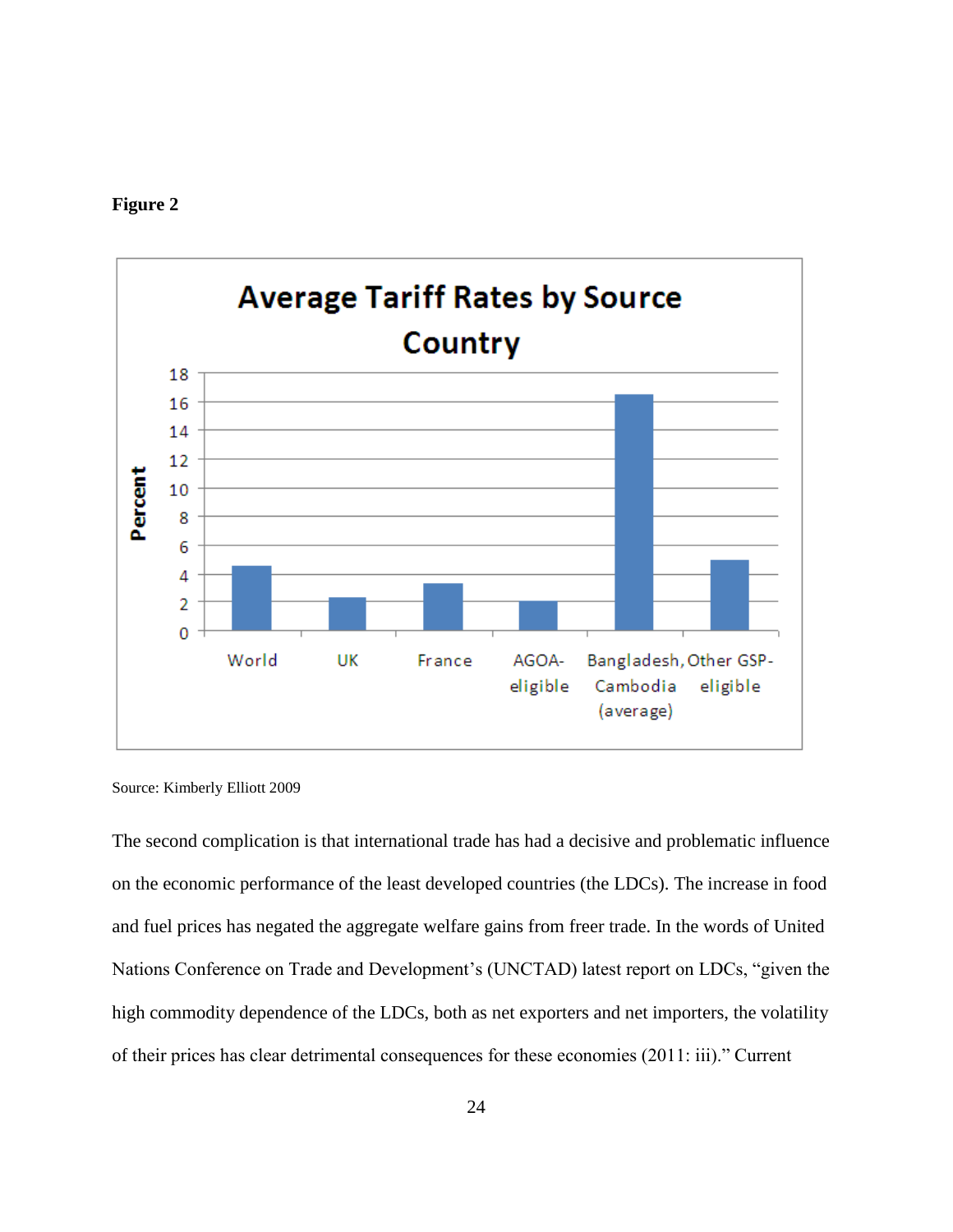conditions of lower growth rates and weakened export dynamism are particularly worrisome for development. Real GDP capita for this group of 25 nations has been negative, relative to the GDP of other developing countries. The deterioration of the standard of living has been sharp and overall progress has been minimal.

The core issue is that of the continuing marginalization of LDCs in the global economy.

While LDCs represent a significant and increasing share of world population (12 per cent in 2009), their contribution to global output remains below 0.9 per cent, considerably lower than what it was in the mid-1970s. In other words, one eighth of the world's population produces less than one 100th of the world total GDP. With regard to international trade, the LDCs' share of world merchandise exports hovered around 0.6 per cent between the 1980s and the early 2000s, and has climbed to 1 per cent more recently. The bulk of the recent improvements, however, are accounted for by fuels; excluding that product line, LDCs accounted for only 0.53 per cent of world exports (2011: iii).

UNCTAD argues that the process of change and development is strongest when there is a dynamic two-way relationship between emerging higher growth States in LDC and South-South cooperation. New structures are needed to strengthen the interdependence between mobilizing underutilized resources and marshaling the agricultural productivity necessary to make them more cost effective. Public spending on infrastructure, skills for the workforce and the creation of new products and markets are key elements in an inclusive growth strategy. In this perspective, policy learning and institutional experimentation offer the best option to build successful institutional arrangements. Working from the principle of mutual advantage through cooperation takes the LDCs very far from maximizing openness for a few industries. Trade centrism has limited prospects, given the successful stories of developmental regionalism in Asia and the growth push from economic corridors linking a variety of countries more closely with their neighbours. These new arrangements provide a practical application of alternative policy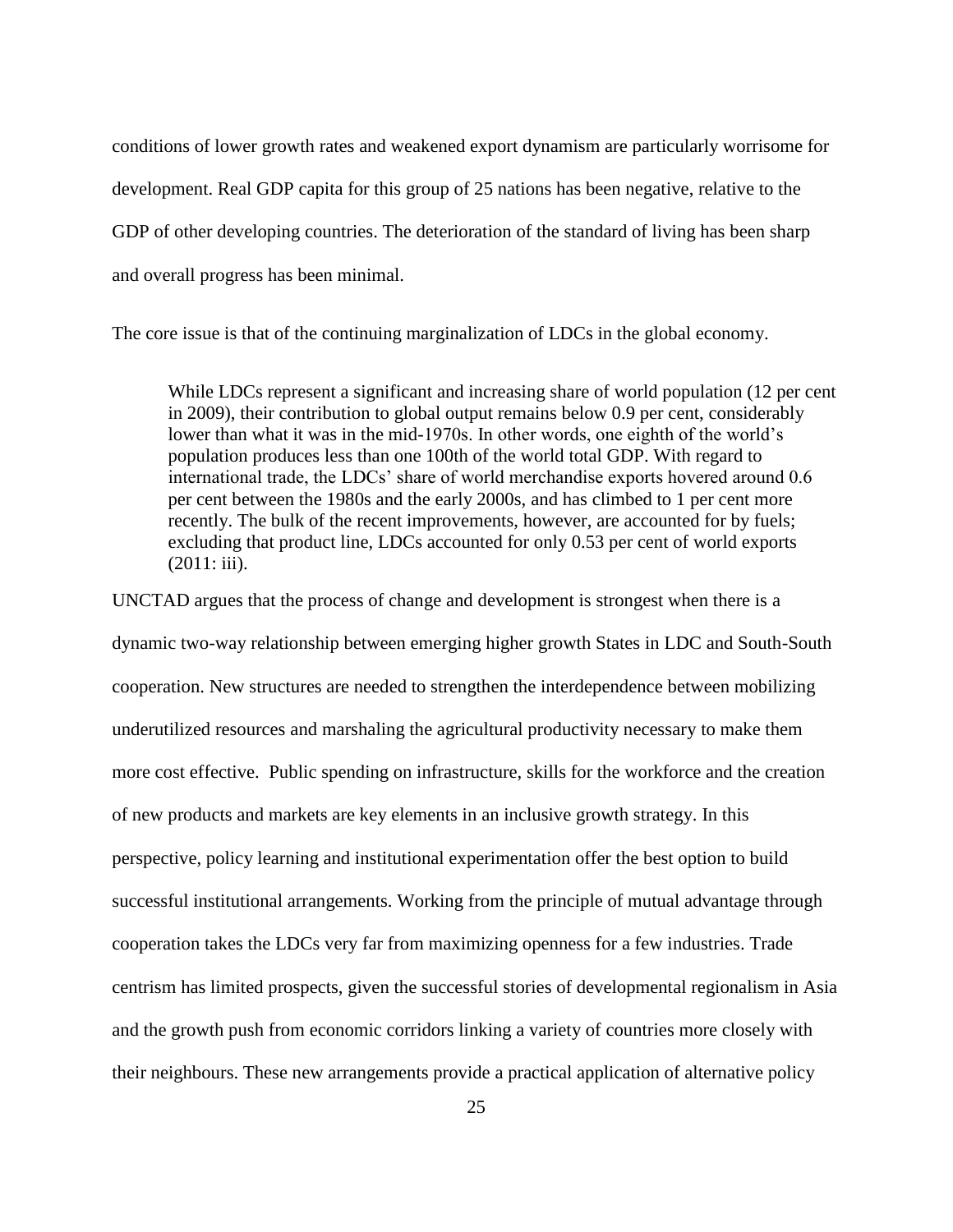frameworks now under consideration. Greater divergence in normative goals, demands more heterodox ideas as well as solutions. More diversified export structures are needed, if they are to meet the graduation criteria of the International Monetary Fund (IMF) to achieve growth rates, human development and reduce their economic vulnerability. Trade politics, particularly for the LDCs, inevitably skew outcomes in the short and medium term and is a restraint on market openness as the primary goal. As a developmental strategy, market rationalist models no longer have the allure they once did.

# *Conclusion*

Anti-dumping is often stigmatized by economists and trade lawyers as 'rule rigging', but governments continue to rely on this policy instrument to protect jobs and industries from abnormally cheap goods flooding the market. Trade centric ties between countries have tightened and states are more globalized than ever before. Deep integration has forced governments to manage their openness and as countries are in a race to compete, those who come out on top do better to have the state address the far-reaching imbalance of trade centric growth. They will continue to bring disputes to the WTO in very small numbers. By contrast, anti-dumping and countervail measures and duties are an alternative dispute settlement mechanism and the organization of international trade has become more politicized. Countries will continue to file complaints with the WTO and launch investigations into predatory pricing practices before their national tribunals.

Trade politics are a prominent feature of the drive to broaden access to markets by championing export industries and relying on cheap imports. Countries only want to be winners but trade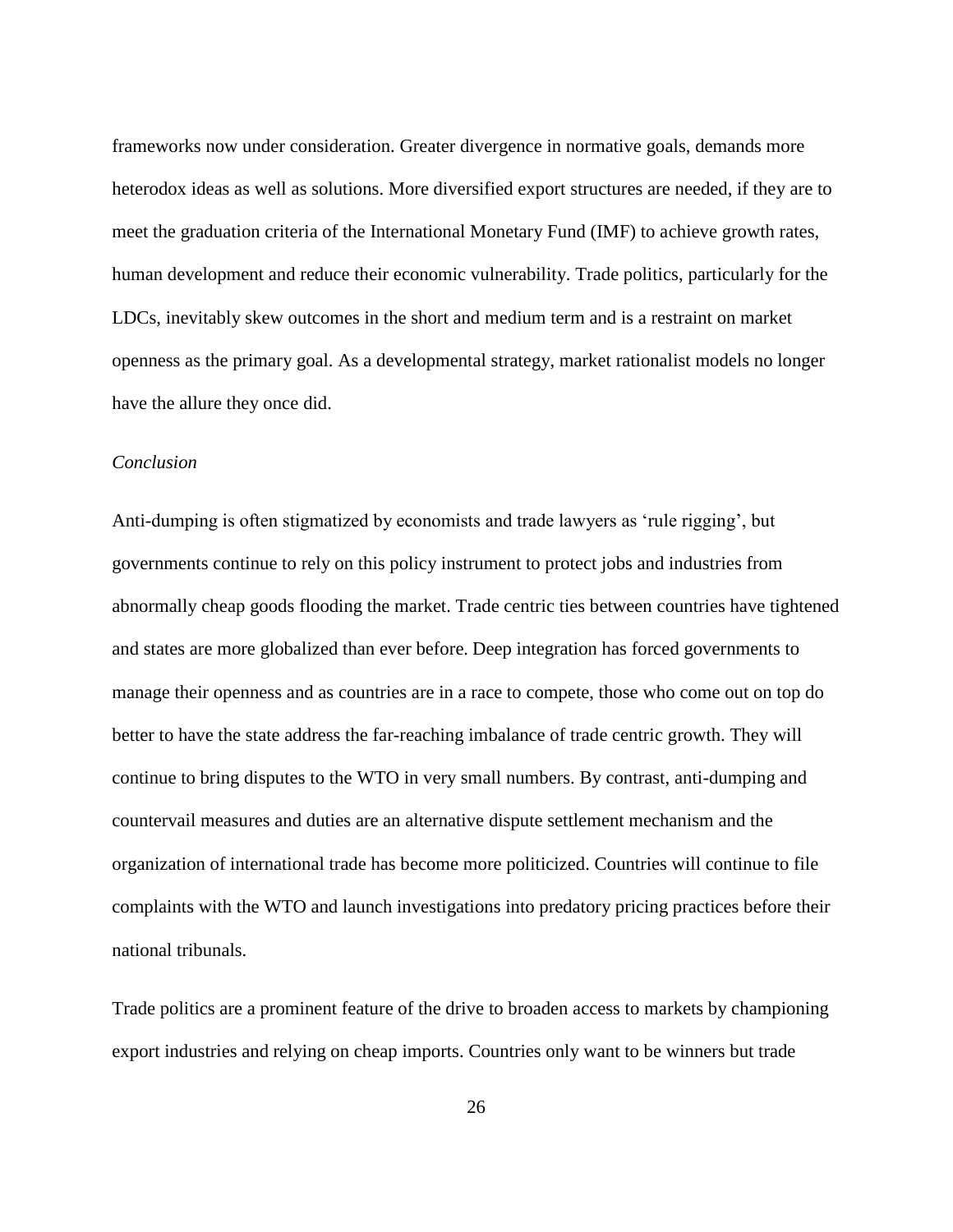adjustment is long-term, constant and demanding, resulting in many countries losing out. The much reinvigorated role of the assertive state is a direct outcome of trade centric practices. Countries would like to have the full arsenal of American anti-dumping legislation but only a hegemon has this seigniorial right. As American industries find themselves facing relentless cost pressures, anti-dumping in the absence of an industrial strategy is one way to slow down American industrial decline.

For the Global South, anti-dumping quotas illustrate their limited resources and expertise, as many do not rely on the WTO's high profile dispute resolution. China and India's rationale for relying on this instrument of trade policy needs to be investigated further. The general rule of thumb is that the anti-dumping mechanism offers immediate relief to global imbalances and the surge of imports. At best, it is a stop-gap measure, and at worse, a modest dose of protectionism in tough times. It is an appropriate response to the slowdown in the global economy. It is necessary to examine in greater detail the win-rates of Canada, India, China and the US as a percentage of world total, number of measures imposed, size of award, leading industries represented in anti-dumping cases, geographical representation of anti-dumping cases regionally and globally, administrative law process and the politics of anti-dumping seen by the economies in the Global South.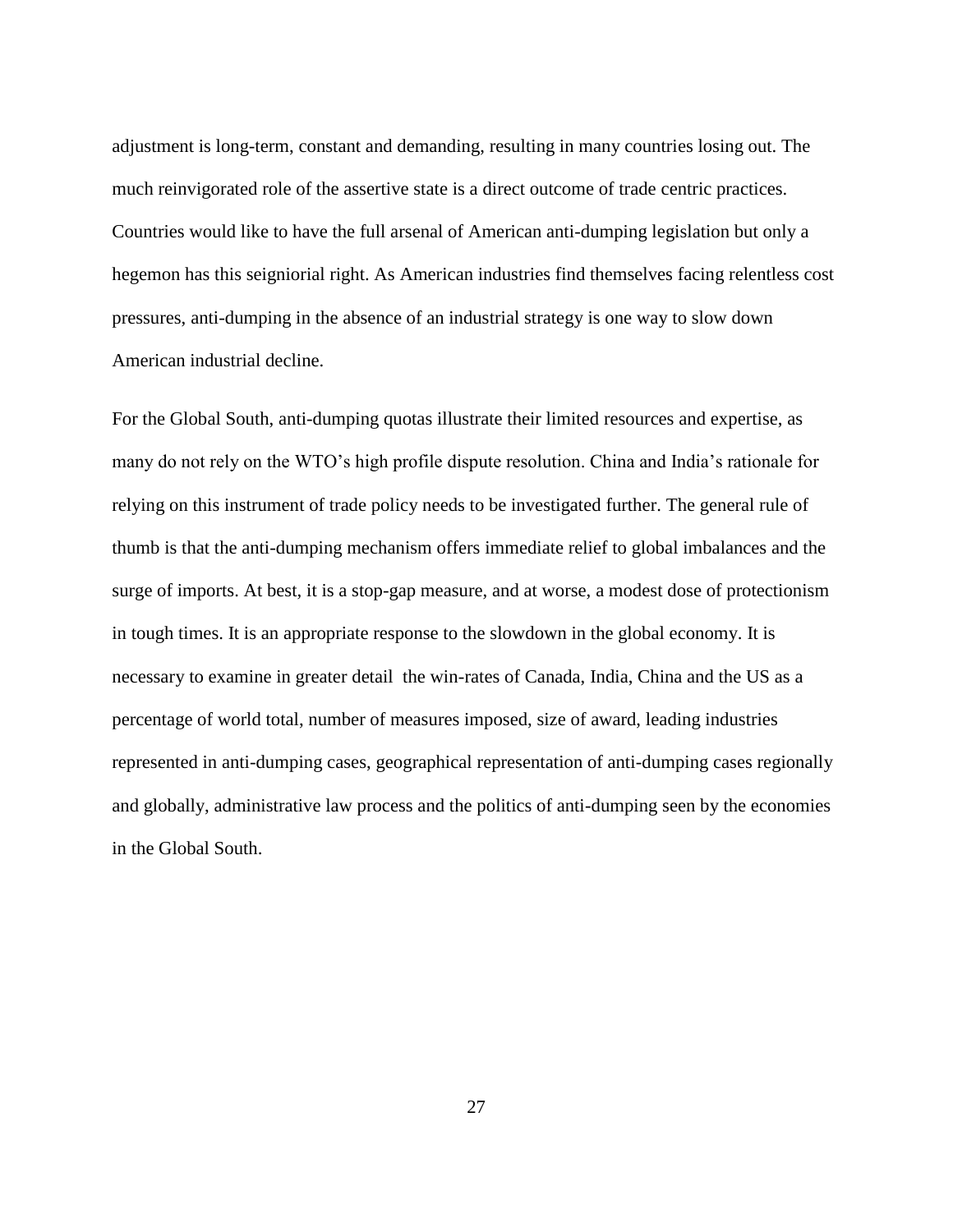# **Bibliography:**

Bown, Chad. 2009. "The Pattern of Antidumping and Other Types of Contingent Protection." *World Bank Other Operational Studies* 11106, the World Bank, Washington, DC.

Bremmer, Ian. 2010. *The End of the Free Market: Who Wins the War Between States and Corporations.* Westminster, UK: Portfolio.

Broude, Tomer. 2003. "An Anti-dumping 'To be or not to be' in Five Acts: A New Agenda for Research and Reform." *Journal of World Trade* 37(2): 305–328.

Chimni, B.S. 2006. "The World Trade Organization, Democracy and Development: A View From the South." *Journal of World Trade* 40(1): 5-36.

Chorev, Nitsan. 2007. *Remaking U.S. Trade Policy: From Protectionism to Globalization.*  Ithaca, NY: Cornwell University Press.

Ciuriak, Dan. 2005. "Anti-dumping at 100 Years and Counting: A Canadian Perspective." *[The](javascript:WinOpen(286744);)  World Economy* [28\(5\) May: 641-649.](javascript:WinOpen(286744);) 

Drope, Jeffrey M. and Wendy L. Hansen. 2006. "Anti-dumping's Happy Birthday?" *The [World](http://ideas.repec.org/s/bla/worlde.html)  [Economy](http://ideas.repec.org/s/bla/worlde.html)* 29 April: 459-472.

Elliot, Kimberly Ann. 2006. *Delivering on Doha: Farm Trade and the Poor*. Washington, DC: Institute for International Economics.

Evenett, Simon. 2002. "Sticking to the Rules: Quantifying the Market Access that is Potentially Protected by WTO-Sanctioned Trade Retaliation." *mimeo, World Trade Institute.*

Hoekman, Bernard and Michel Kostecki. 2001. *The Political Economy of the World Trading System*. Oxford, UK: Oxford University Press.

Krugman, Paul. 2008. "Life without Bubbles." *The New York Times, the Opinion Pages*. Retrieved online November 13 2013 from: http://www.nytimes.com/2008/12/22/opinion/22krugman.html?\_r=3&ref=todayspaper&

Mankiw, N. Gregory and Phillip L. Swagel. 2005. "Antidumping: The Third Rail of Trade Policy." *Foreign Affairs* July-August, 84(4): 107-119.